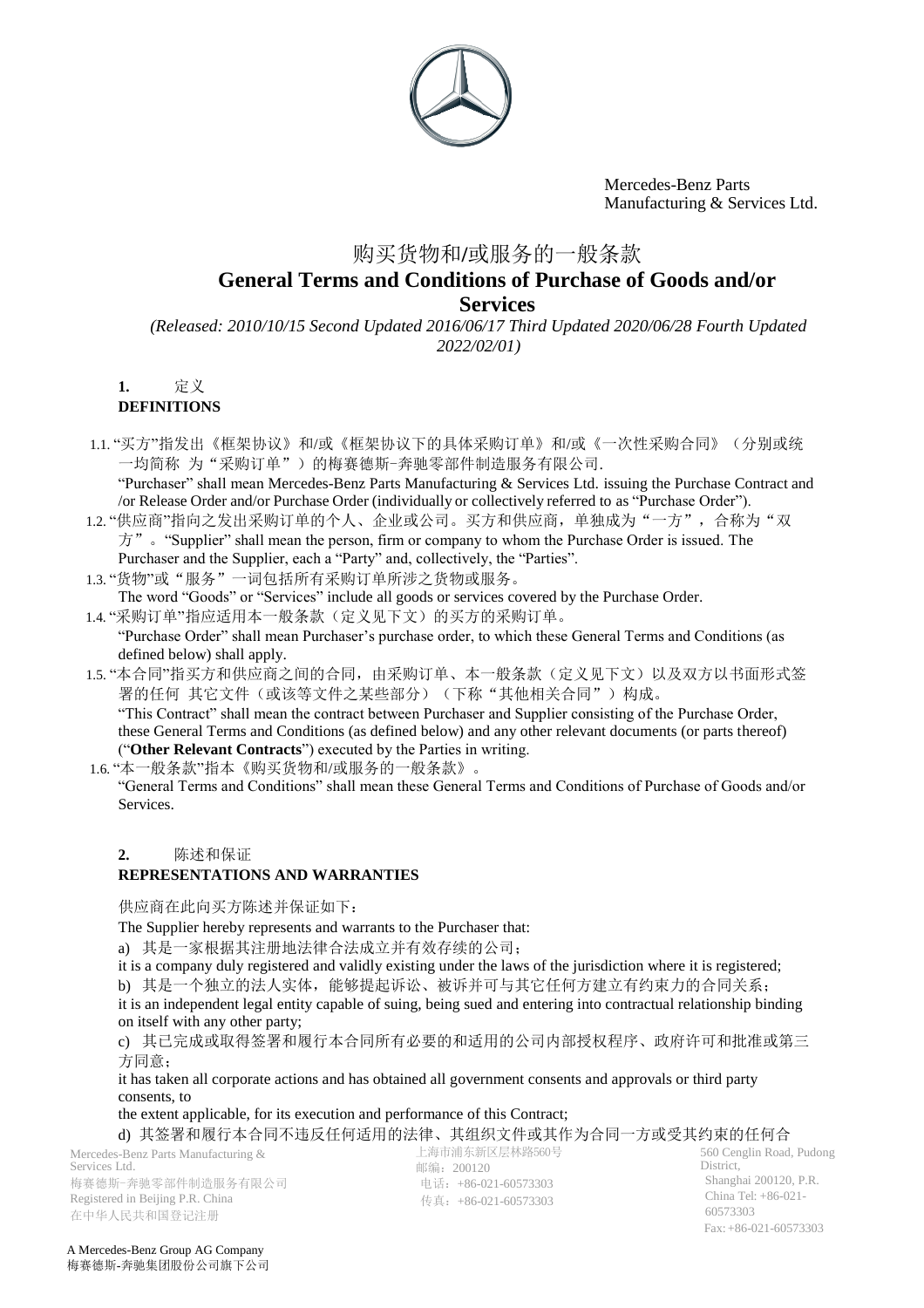

同;

its execution and performance of this Contract does not and will not violate any applicable laws, its organizational document, or any agreement to which it is a party or is binding by;

e) 本一般条款构成对其合法、有效和约束力的义务,并可根据本一般条款的条款和条件对其强制执行; 以及 these General Terms and Conditions constitute its legal, valid and binding obligations, and is enforceable against it

in accordance with the terms and conditions hereunder; and

f) 就货物而言,供应商承诺其是其所提供的货物的唯一合法所有人并拥有处分该等物品的权利。该等货物和 物品上不存在抵押、质押或任何其他的权利负担;亦不涉及任何争议、仲裁、诉讼或行政程序。for purchase of Goods, it is the sole legal owner of the Goods provided by it and have the full disposition right to such Goods; and the Goods is free of any mortgage, pledge or any other encumbrance; and is free of any dispute, arbitration, litigation or administrative procedure.

根据买方要求,供应商应将诸如营业执照、税务登记证以及必要证件在内的所有相关法律文件的复印件提供 给买方。

Supplier shall handover copies of all relevant legal documents to Purchaser including but not limited to business license, tax registration and necessary certificates, if requested by Purchaser.

## **3.** 采购订单,条款和条件的接受

## **PURCHASE ORDERS, ACCEPTANCE OF TERMS AND CONDITIONS**

3.1. 通过接受采购订单和/或进行其项下的履行,供应商同意完全遵守本一般条款的内容。除非经买方书面同 意, 否则 供应商提议的与本一般条款不一致或在此之外的任何条款和条件均无效。

By accepting the Purchase Order, and/or performing hereunder, the Supplier agrees to fully comply with these General Terms and Conditions. Any terms and conditions proposed by Supplier which are inconsistent with or in addition to these General Terms and Conditions are void unless otherwise agreed to in writing by Purchaser.

3.2. 买方接受本合同项下的货物和/或服务不构成对供应商的条款和条件(如有)的接受或同意。非经买方事 先书面同意,供应商在任何时间对本一般条款的任何条款提出的任何保留均无效。 Acceptance by Purchaser of the Goods and/or Services delivered under this Contract shall not constitute the acceptance or agreement to Supplier's terms and conditions, if any. Without the prior written consent of the Purchaser, any reservation to any provision provided herein proposed by the Supplier at any time is void.

## **4.** 交付日期和交付地点 **DELIVERY DATE AND PLACE**

4.1. 供应商认识到在履行本合同中,时间是合同的根本条款;供应商应严格按照本合同中规定的时间或时 间表交付货物和/或提供服务。

Supplier acknowledges that time is of the essence in the performance of this Contract, and Supplier shall deliver the Goods and/or Services in strict adherence to the delivery date or schedules set forth in this Contract. 4.2. 供应商同意在可行的最短时间内就采购订单交付时间的延迟及其原因通知买方。

- Supplier agrees to advise Purchaser, as soon as practicable, of any delay in meeting the delivery schedules and the reason therefore.
- 4.3. 若供应商未能于交付日期交付货物和/或提供服务(不可抗力引起的延迟除外),供应商将负责赔偿买 方因该等延 迟而遭受的损失;并且在该等情况下,买方可以自行决定接受修改的交付时间表,或者因 供应商的该等违约取消 采购订单。供应商同意在延迟交付货物和/或服务的情况下,每延迟一周(不足 一周的以一周计算),向买方交纳 延迟货物价值和/或服务的服务费总额(视情形而定)的百分之一 (1%)的违约金,直至全部货物和/或服务交付 或提供完毕。

If Supplier fails to deliver the Goods and/or Services on the delivery dates (force majeure delays excluded),

Mercedes-Benz Parts Manufacturing & Services Ltd. 梅赛德斯-奔驰零部件制造服务有限公司 Registered in Beijing P.R. China 在中华人民共和国登记注册

上海市浦东新区层林路560号 邮编:200120 电话:+86-021-60573303 传真:+86-021-60573303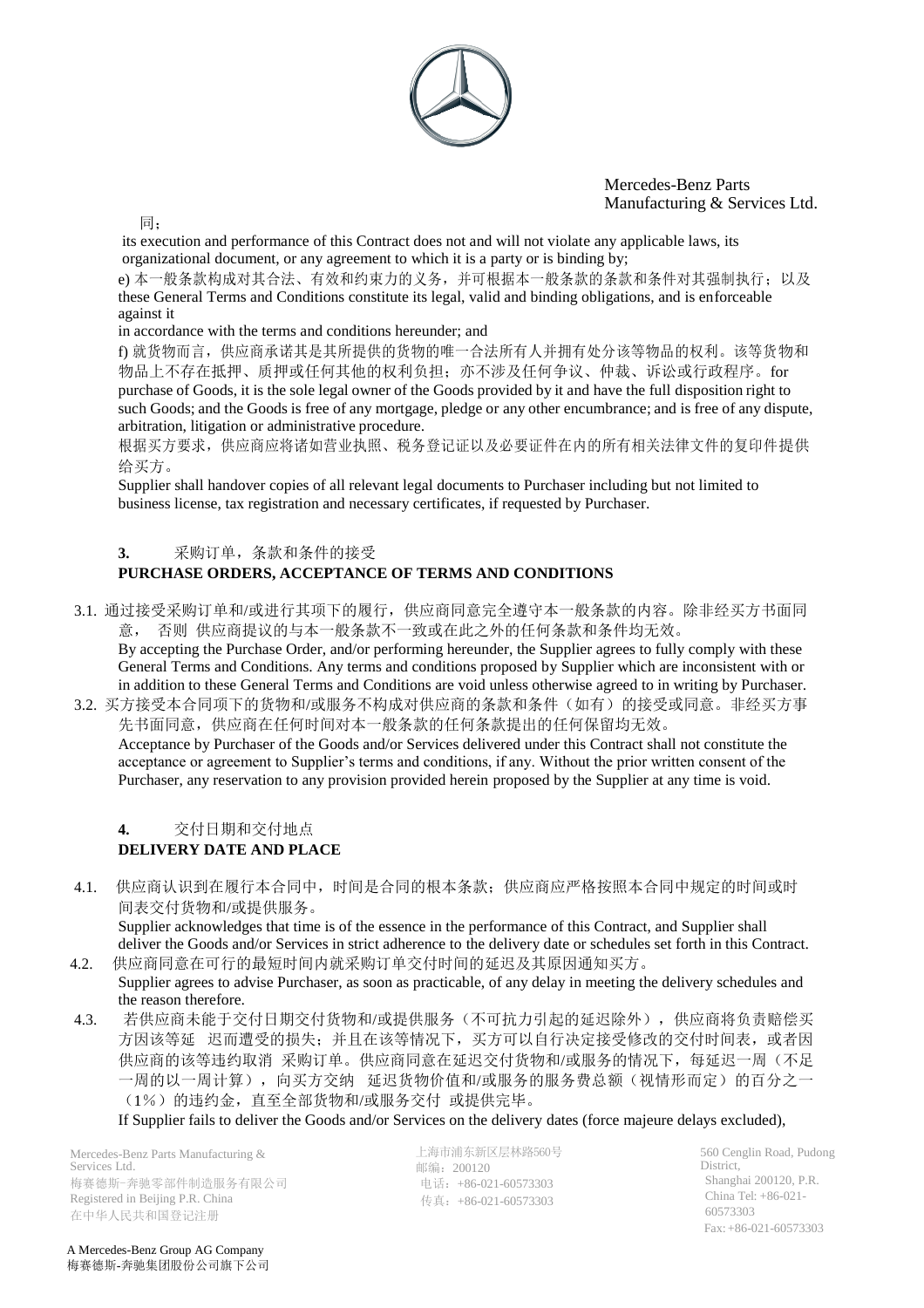

Supplier will be liable for any damages caused to Purchaser as a result of such delay; and in that event, Purchaser may, in its sole discretion, either accept a revised delivery schedule, or cancel the Purchase Order for default.

Supplier agrees to pay to Purchaser liquidated damages in the amount of one percent (1%) of the delayed Goods' value and/or the total service fees payable for the Services, as the case may be, per week (delay term less than one week shall be deemed as one week) in the event of late delivery of Goods and/or Services until the Goods and/or Services are delivered or provided in its entirety.

4.4. 在任何情况下,买方接受没有严格遵守交付时间表的延迟交货不构成买方对其根据本一般条款、本合 同和适用的 中国法律法规所应享有的任何权利(包括但不限于要求供应商支付违约金的权利)的放

弃。Acceptance of late deliveries not in strict conformance with the delivery schedules shall in no event constitute a waiver of any rights and remedies available to the Purchaser under these General Terms and Conditions, this Contract and applicable PRC laws and regulations (including but not limited to the rights of claiming for liquidated damages) thereof by Purchaser.

4.5. 在买方取消了采购订单并自第三方购买替代货品和/或接受第三方提供服务的情形下,供应商应承担因此导致 的合理的额外费用,包括价格差异(如有)。

In case the Purchase Order is rescinded by Purchaser who then purchases substitute products and/or services from

a third party, Supplier shall bear the reasonable additional costs including the price difference (if any).

4.6. 所有货物和/或服务必须在采购订单中确定的交付地点交付。如果错误地交付货物,供应商除应承担本 合同项下其应承担的其他义务和责任外,还应承担将货物交付至正确地点所产生的额外费用。

All Goods and/or Services shall be delivered at the place specified in the Purchase Order. If the Goods are not delivered to the provided place, the Supplier shall be responsible for the additional cost of delivering the Goods to the right place in addition to other obligations and liabilities under this Contract.

## **5.**质量**QUALITY**

- 5.1. 供应商提供的所有货物应符合采购订单中所述的标准和规格;提供的服务应符合采购订单中所列明的服务的 要求 和标准。提供的货物和/或服务亦应符合中华人民共和国("中国")国家和/或行业标准(如果存 在该等标准)。 All Goods supplied shall conform to the standards and specifications described in the Purchase Order, and all Services supplied shall conform to the requirements and standards of the Services described in the Purchase Order. The Goods and/or Services supplied shall also meet the national and/or industry standards of the People's Republic of China if such standards exist.
- 5.2. 买方可以不时在其发出的采购订单中就货物的标准和规格和/或服务的要求和标准提出偏离;如果该等偏离经 供应 商确认,则对双方均有约束力。 Purchaser may request deviations from the "standards and specifications" of Goods, and/or "requirements, and standards" of Services described in the Purchase Order from time to time; and if such deviations are confirmed by Supplier, the deviations shall be binding on both Parties.
- 5.3. 若供应商提供的货物和/或服务不符合上述标准和/或双方确认的偏离,买方可部分或全部拒绝接收;同 时,

买方将保留就因该等未能达到合同标准和规格的货物和/或服务而导致的额外费用和损失向供应商求偿 的权利。

If the Goods and/or Services fail to reach the above standards and/or the confirmed deviations, Purchaser has the right to reject all or part of such substandard Goods and/or Services; meanwhile, Purchaser shall reserve the rights to claim against Supplier for additional costs and damages caused by such Goods and/or Services not meeting contractual standard and specification.

#### **6.**购买货物的具体条款条件

Mercedes-Benz Parts Manufacturing & Services Ltd. 梅赛德斯-奔驰零部件制造服务有限公司 Registered in Beijing P.R. China 在中华人民共和国登记注册

A Mercedes-Benz Group AG Company 梅赛德斯-奔驰集团股份公司旗下公司

上海市浦东新区层林路560号 邮编:200120 电话:+86-021-60573303 传真:+86-021-60573303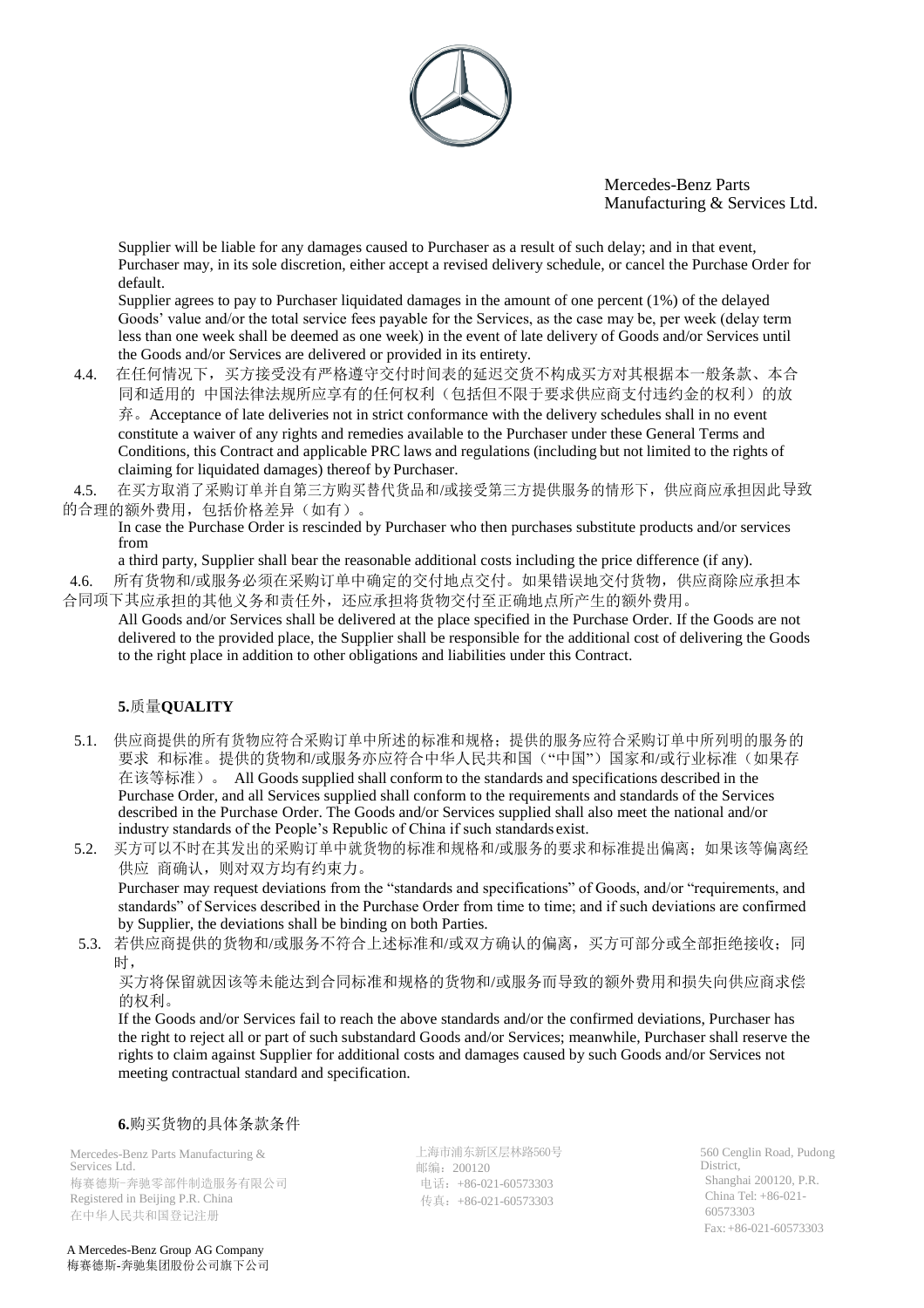

#### **SPECIFIC TERMS AND CONDITIONS FOR PURCHASE OF GOODS**

6.1. 包装和运输 Package and transportation

a) 除非双方另有其他规定,否则运输费用由供应商承担。如果双方约定由买方承担运输费用,供应商应 预付该费 用并且就此向买方提供单独的发票。

Unless otherwise mutually agreed by the Parties, transportation costs shall be born by the Supplier. In case the Purchaser shall bear the transportation costs, the costs shall be prepaid and separately invoiced to Purchaser by the Supplier.

b) 双方约定由买方承担运输费用的情况下,除非买方明确要求以某种运输方式运输,否则供应商应以 最经济且安全的方式组织运输;并且,非经买方事先书面授权,供应商不应以买方的费用购买保险或 附加额外的运输费用。

If the Parties mutually agree that the transportation costs shall be born by the Purchaser, except that the Purchaser explicitly require certain transportation mode, the Supplier should arrange the transportation in the most economic and safe mode; no insurance fee or additional transportation cost shall be spent at the Purchaser's cost unless otherwise authorized by the Purchaser in writing.

c) 双方约定由买方承担运输费用的情况下,未遵循买方的明确要求或 6.1(b)条的要求而引发的额外费用应 由供应商承担。若买方合理预计以最经济且安全的运输方式供应商无法按时将货物交付买方,且该等 不能按时交付并 非因买方过错导致,则买方可要求供应商以可用的最快方式发运,因此产生的额外运输 费用由供应商承担。

Under the circumstance that the Parties mutually agree that the transportation costs shall be born by the Purchaser, the cost caused by the Supplier's failure to comply with the explicit requirement of the Purchaser or the requirements in 6.1(b) shall be born by the Supplier. If the Purchaser reasonably believe that the delivery of Goods will be delayed if the Goods are transported in the most economic and safe mode, and such delay is not due to the Purchaser's fault, then the Purchaser is entitled to require shipment in the fastest means available and the additional cost so incurred shall be born by the Supplier.

d) 供应商应负责根据适用的法律和良好的商业惯例,将货物妥善打包并放置于适当的集装箱中,以在运输 中保护货物。除非另行达成书面协议,否则供应商不得因装箱和包装向买方收取额外费用。供应商应在每件 包装上标注相应的采购订单号。供应商应准备一份逐项记载的装箱单,载明采购订单号、对物品的描述、部 件号及每件包装发运的数量;供应商应在运输的集装箱内放置一份装箱单副本,并在提供发票时也提供一份 装箱单副本。每次发运必须附有与内容相符的发货单、装箱单、质量合格证以及订单要求的其它文件。发货 单和装箱单应裁明完整的订单参考号,同时供应商应在发运时立即通知买方并将上述信息提供给买方。

Supplier shall be responsible for properly packing and packaging the Goods in suitable containers for protection during shipment in accordance with applicable law and good commercial practice. No additional charges for packing and packaging will be allowed unless specifically agreed in writing. Supplier shall label each package with the corresponding Purchase Order number. Supplier shall prepare an itemized packing list bearing the Purchase Order number, description of items, part number, and quantity shipped for each package. One copy of the packing list shall be placed in the shipping container and one copy shall accompany Supplier's invoice. Each shipment shall contain the dispatch notes, packing slips, quality certificate and other documents required by the Purchase Order. The dispatch notes and the packing slips shall indicate the complete order reference and Supplier shall immediately advise Purchaser of shipment indicating the same data. 6.2. 所有权和风险转移

Passing of Property and Risk to Purchaser

a) 在采购订单中确定的地点交付并向买方转移占有之时, 货物的所有权和风险转移给买方; 此前, 供应商保留 货物的所有权并承担风险。

The title and risk in the Goods shall remain in Supplier until they are delivered at the place specified in the Purchase Order and transferred to Purchaser's possession, at which time title and risk of the Goods shall be

Mercedes-Benz Parts Manufacturing & Services Ltd. 梅赛德斯-奔驰零部件制造服务有限公司 Registered in Beijing P.R. China 在中华人民共和国登记注册

上海市浦东新区层林路560号 邮编:200120 电话: +86-021-60573303 传真:+86-021-60573303

560 Cenglin Road, Pudong District, Shanghai 200120, P.R. China Tel: +86-021- 60573303 Fax:+86-021-60573303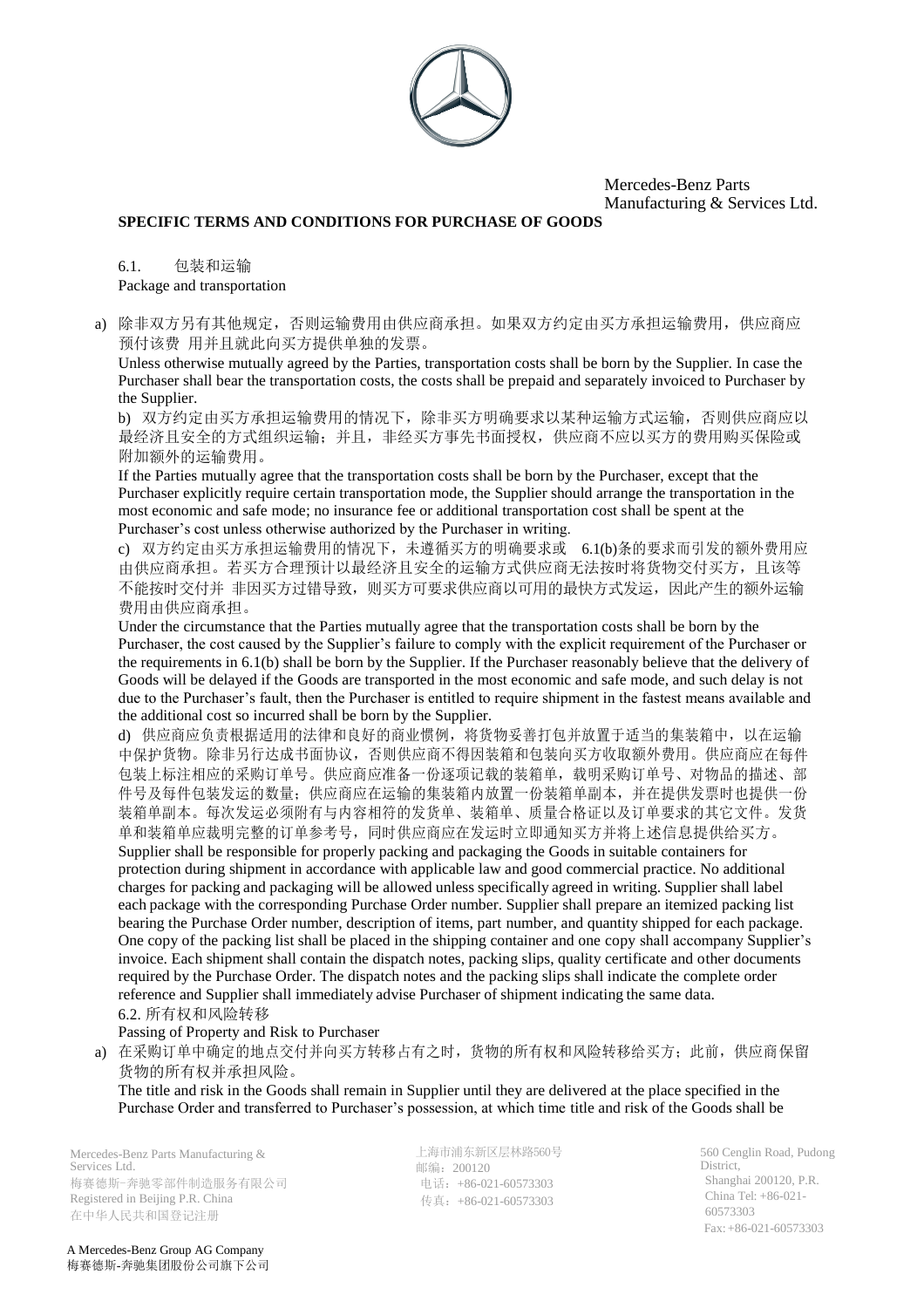

transferred to Purchaser.

b) 在提供安装、装配的情况下,所有权和风险在成功完成验收测试并由买方签发确认函时转移给买方。 The title and risk attaching to any supplies including installation or erection shall be transferred to the Purchaser at the time they are successfully tested and confirmation notice is issued by Purchaser.

# **7.**付款

## **PAYME**N**T**

7.1. 购买货物和/或服务的付款条款与条件应适用采购订单的详细规定。买方将在收到供应商开具的正确有效的发 票后通过银行汇款方式付款,但付款的前提是货物已经被全部、正确的交付和/或服务已经被完全适当履行并 且买方已经接受货物和/或服务。除非在采购订单中另有规定,否则买方的标准付款期限为收到发票后的 60 天内。

Payment of the purchase price and/or the service fees shall be made in accordance with the Purchase Order. Payment shall be made through bank remittance after the Purchaser has received the correct and valid invoice issued by the Supplier, provided that the Goods have been correctly delivered and/or the Services have been properly performed in their entirety and the Purchaser has accepted them. Unless otherwise stated in the Purchase Order, the standard payment time is within 60 days after the Purchaser's receipt of invoice.

7.2. 除非在采购订单另有规定,否则供应商确认的价格和/或服务费为含(所有相关)税价格,并且买方无须支付 或者 返还该税给供应商。

Unless otherwise stated in the Purchase Order, the purchase price and/or service fee confirmed by Supplier shall be inclusive of any possible taxes and the Purchaser shall have no obligation to pay or reimburse the Supplier for such taxes.

- 7.3. 供应商应及时向买方开具发票,买方不接受除供应商以外的第三方就买方为本合同下的付款出具的任何发票。 The Supplier shall invoice the Purchaser in time. Purchaser will not accept the invoices issued by any third party other than Supplier for payment under this Contract.
- 7.4. 除非双方事先协商一致,否则无需支付定金。应买方要求,供应商应向买方提供由买方可接受的一家银行提 供的银行担保。

Down payments shall be made only if it is prior agreed to by the Parties. Upon request of Purchaser, Supplier shall provide a bank guarantee from an accepted Chinese bank to Purchaser.

7.5. 买方的任何付款并不代表买方认为供应商的货物和/或服务达到合同要求,也不妨碍买方要求供应商退换货

## 物,重新提供服务或进行维修的权利。

No payment by the Purchaser shall imply the Purchaser's acceptance of any Goods or Services as meeting the contractual requirements, or shall preclude the Purchaser's right to require the return or replacement of Goods and the re-provision of Services or the maintenance.

## **8.**变更**CHANGES**

除非经买方书面指示,供应商不得修改或改变货物和/或服务。除买方根据本一般条款的规定可以进行的 其他变 更外,买方还有权在本合同期限内的任何时间通过书面通知指示供应商在下述方面进行变更(a)本 合同包含的规格、图纸和数据;(b)货物运输或包装的方法;(c)货物交付地点/服务提供地点;以及(d)货 物交付时间/服务提供时 间。该等通知到达供应商时即生效,对双方均有约束力。如果任何该等变更引起成 本或履行本合同所需时间的增 加或减少,双方应对采购价格或交付时间或二者进行公平的调整。如果在 供应商收到买方要求进行变更的通知后 十(10)个工作日内(或双方可以同意的其它时间内)双方不

Mercedes-Benz Parts Manufacturing & Services Ltd. 梅赛德斯-奔驰零部件制造服务有限公司 Registered in Beijing P.R. China 在中华人民共和国登记注册

上海市浦东新区层林路560号 邮编:200120 电话: +86-021-60573303 传真:+86-021-60573303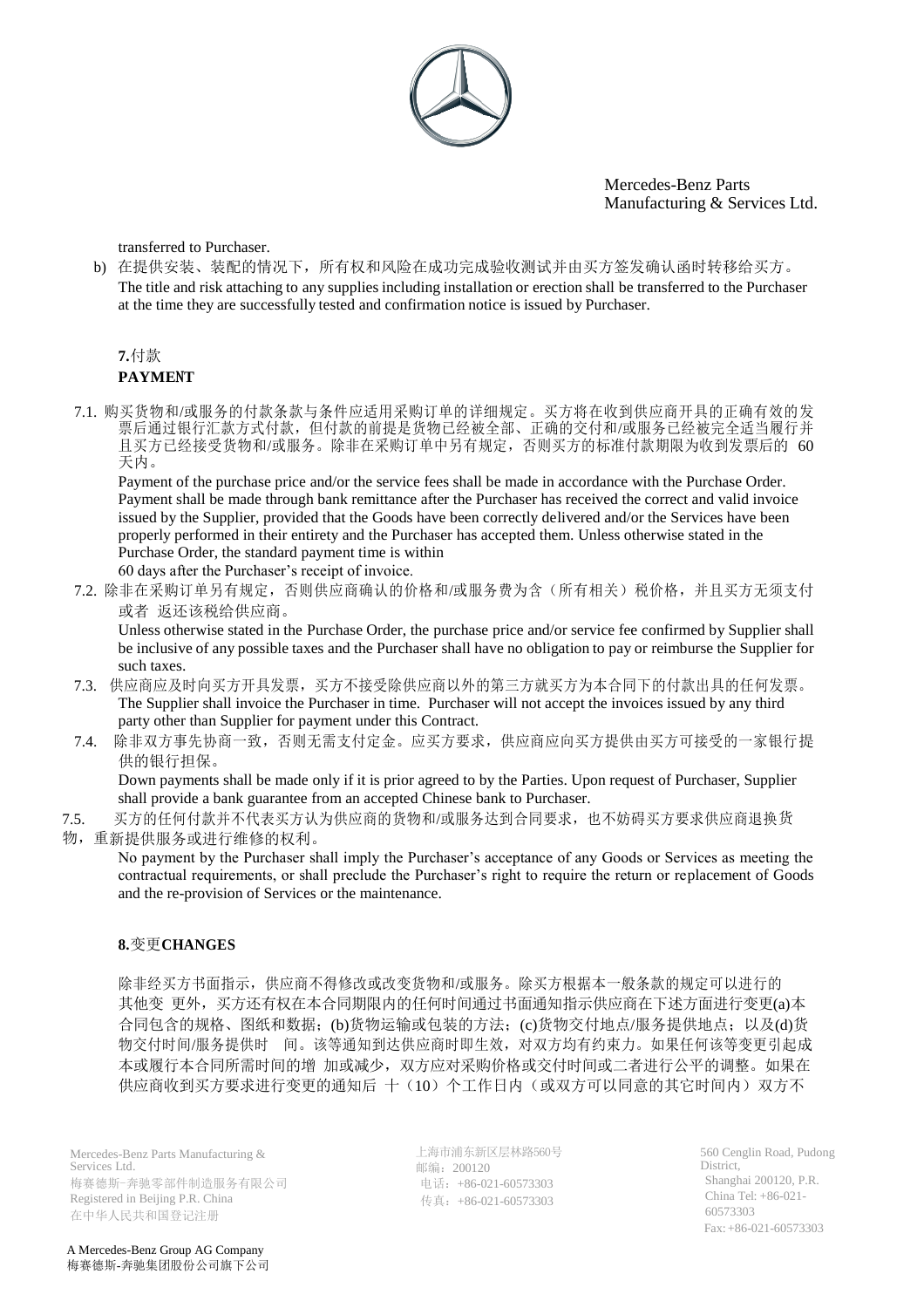

能就该等价格或时间的调整达成协议,买方可以通 过提前五(5)个工作日向供应商发出事先通知解除本 合同。

Supplier shall not alter or vary the Goods and/or the Services, except as directed in writing by Purchaser. In addition to other changes the Purchaser may require according to this Contract, the Purchaser shall also have the right at any time during the term of this Contract, by notice in writing, to direct Supplier to make changes in the following:

- (a) specifications, drawings, data incorporated in thisContract;
- (b) methods of shipment or packing for the Goods;
- (c) place of delivery; and
- (d) time of delivery.

Such change will become effective upon the receipt by the Supplier and is binding on the Parties. If any such change causes an increase or decrease in the cost of or the time required for performance of this Contract, an equitable adjustment shall be made in the purchase price or delivery schedule, or both. If the parties cannot agree to such price or time adjustment within ten (10) business days (or such other time as may be then agreeable to by both parties), of Supplier's receipt of Purchaser's request for a change, Purchaser may terminate this Contract upon five (5) business days prior notice to Supplier.

## **9.**交付**DELIVERY**

9.1. 在货物和/或服务交付之时,双方应共同进行检验,以确定货物和/或服务符合约定的货物的标准和规格,和/ 或服务的要求和标准。共同检验的通过仅表明买方可以接受货物和/或服务,并不免除供应商应承担的质 量保证责任和保修义务,亦不会妨碍买方根据本一般条款、本合同和适用的中国法律法规应享有的权利。 Upon delivery of the Goods and/or Services, the Parties shall conduct a joint inspection in order to make sure they are up to the agreed "standards and specifications" of Goods and/or "requirements and standards" of Services.

However, successful passage of the joint specification only indicates the Purchaser's acceptance of the Goods and/or Services, it shall neither exempt Supplier from the quality assurance and warranty obligation nor preclude the Purchaser's rights under these General Terms and Conditions and applicable PRC laws and regulations.

9.2. 不得部分交付,除非买方书面同意该等部分交付是合理的。

No partial delivery is permitted unless the Purchaser agrees that such partial delivery is reasonable.

## **10.** 质量担保和保修 **QUALITY ASSURANCE AND WARRANTY**

- 10.1. 供应商担保,所有本合同下提供的货物应当:(a)符合买方的图纸、规格或者其它要求;(b)材料、设计和工艺 良 好, 没有缺陷;(c)是新的(未使用或翻新), 适销的并适于拟用于的用途; 所有本合同下提供的服务 应当完全符 合本合同采购订单中的要求和标准。此质量担保应当在检查、接受和付款后继续有效。 Supplier warrants all Goods furnished under this Contract shall (1) conform to Purchaser's drawings, specifications or other descriptions; (2) be of good material, design and workmanship and free of defects; (3) be new (not used or reconditioned), merchantable and suitable for the purpose intended; and all Service furnished shall be fully in compliance with the Purchase Order of this Contract. These assurance and warranties shall survive inspection, acceptance, and payment.
- 10.2. 在不影响买方可以向供应商主张的任何其它权利的情况下,如果货物和/或服务不符合本合同(包括采购订 单)的条款和条件或上述质量担保,买方有权在供应商交付或完成后的合理时间内: Without prejudice to the Purchaser's other rights against the Supplier, if the Goods or Services do not conform to

Mercedes-Benz Parts Manufacturing & Services Ltd. 梅赛德斯-奔驰零部件制造服务有限公司 Registered in Beijing P.R. China 在中华人民共和国登记注册

上海市浦东新区层林路560号 邮编:200120 电话: +86-021-60573303 传真:+86-021-60573303

560 Cenglin Road, Pudong District, Shanghai 200120, P.R. China Tel: +86-021- 60573303 Fax:+86-021-60573303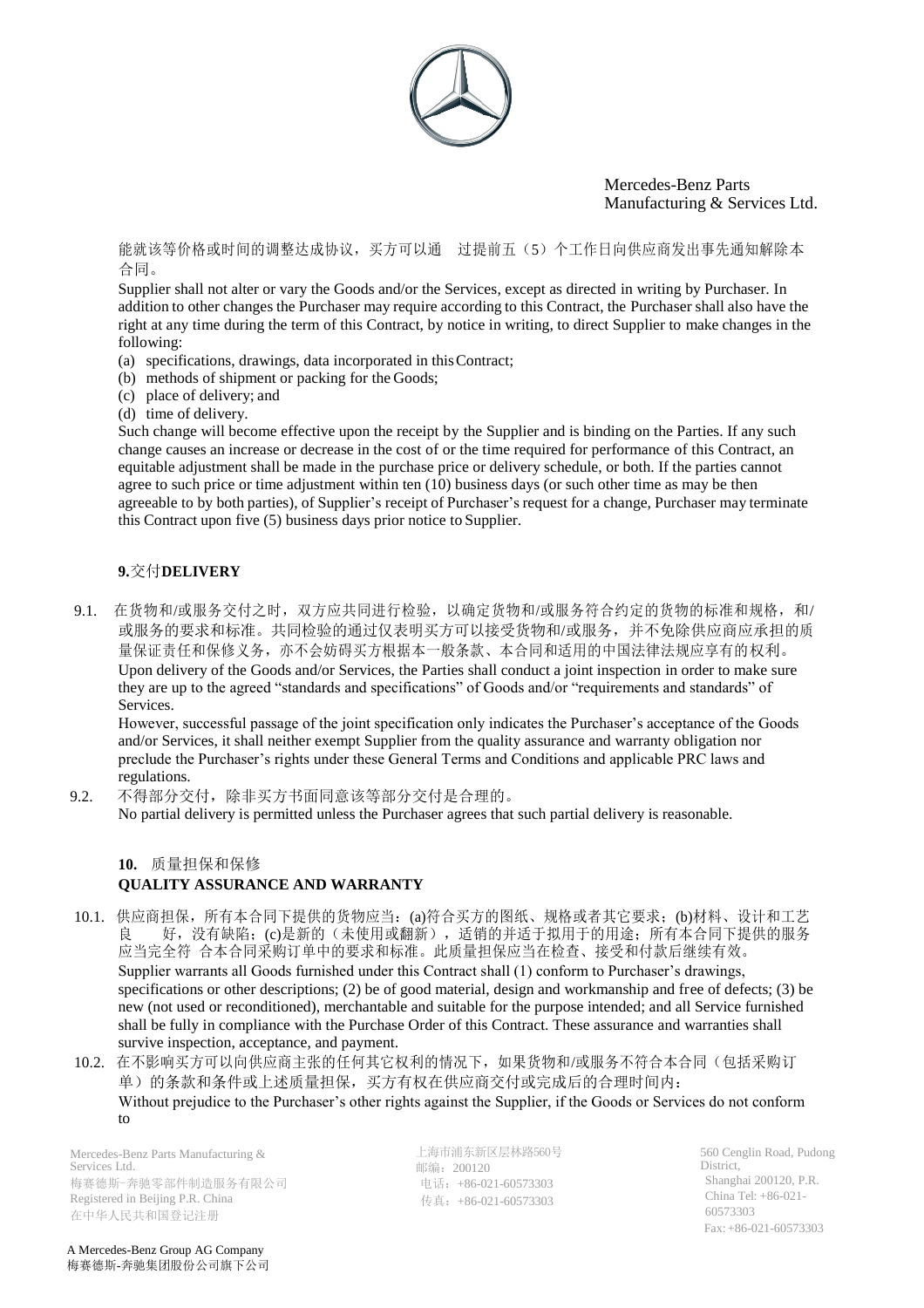

the terms and conditions of this Contract (including the Purchase Order) or the above quality assurance, the Purchaser is entitled to, within reasonable period after the delivery of the Goods or Services,

(a) 在供应商交付或完成后的十八(18)个月内,对于货物:(i)将货物退回给供应商并且取消采购订 单,

供应商退还货款;(ii)要求供应商更换货物;(iii)要求供应商修理;对于服务:(x)要求供应商退还服务 费;

(y)要求供应 商重新提供服务;(z)要求供应商对该等不符合要求的服务进行修正,费用由供应商承担。 at the Supplier's cost, at any time within eighteen (18) months after delivery to Purchaser or the completion of the Service, as to the Goods: (i) reject and return the Goods to Supplier and cancel the Purchase Order, and claim for the return of the purchase price, (ii) require the Supplier to replace the Goods, or (iii) require the Supplier to repair the Goods; <u>as to the Services</u>, (x) require the Supplier to return the service fee; (y) require the Supplier to re- provide the Services; or (z) require the Supplier to cure such defect;

(b) 如果买方要求更换、修理货物,或者重新提供服务、进行修正,而供应商未能在合理时间内完成买方要 求的工作并达到买方的合理满意,买方可以自行决定: (i)自行或聘请第三方替换、修理不符的货物和/ 或提 供服务、进行修正,由供应商承担费用;(ii)要求降低采购价格或服务费;或者(iii)终止合同,要求供应 商退还货款或服务费并不承担任何责任。

If the Purchaser requires to replace, repair the Goods or require to re-provide Services or to cure the relevant defect, while the Supplier fails to finish the work required by the Purchaser to the reasonable satisfaction of the Purchaser, then the Purchaser may decide at its sole discretion to (i) at the Supplier's cost, replace, repair the defective Goods and/or provide the Services or cure the defect by itself or a third party engaged by the Purchaser;

(ii) demand a reduction in the purchase price or the service fee; or (iii) terminate this Contract, require the Supplier to return the purchase price or service fee without assuming any liability;

(c) 为避免歧义,买方行使上述(a)、(b)项规定的权利,以及供应商及时完成买方要求的工作并达到买方的合理满 意,均不会影响买方要求供应商承担因其未适当履行本合同(包括每一采购订单)而应承担的违约责任(包 括 但不限于要求其支付违约金)。

To avoid ambiguity, the Purchaser's execution of the rights provided in Section 10.2(a) and 10.2(b) and the Supplier's timely completion of the required work to the reasonable satisfaction of the Purchaser shall not preclude the Purchaser from requiring the Supplier to undertake the liabilities (including but not limited the liquidated damages) for its failure to properly perform its obligations under this Contract (including every Purchase Order). (d) 修理和替换以及重新提供服务或修正(视情形而定)本身应当在修理、替换、重新提供或修正后, 自交付、 重新安装或者通过测试(如果有的话),(视情形而定,最终以适用的为准)起十八(18)个月内受上述义 务的约束。

Repairs and replacements or re-provision of Services and rectification (as the case may be) shall themselves be subject to the foregoing obligations for a period of eighteen (18) months from the date of delivery, reinstallation or passing of tests (if any) whichever is appropriate after repair, replacement, re-provision or rectification (as the case may be).

10.3. 如果立即维修有利于为买方的利益避免违约或者在其他紧急的情形下,买方有权在供应商承担维修费用的前 提 下,自行维修或请他方维修。缺陷或瑕疵货物的退回应由供应商承担费用和风险。

Purchaser shall be entitled to carry out repairs or cause them to be carried out by a third party at Supplier's expense if immediate repairs are in Purchaser's interest to avoid defaulting or because of any other urgency. Defective items shall be returned at Supplier's expense and risk.

10.4. 供应商将保证买方免于遭受因货物和/或服务瑕疵而直接或间接引起任何损害、损失、责任、费用和支 出

(包括合 理的律师费支出),为其辩护并使其免受损害。

The Supplier shall indemnify, defend and hold the Purchaser harmless from any damage, loss, liability, cost and expenses (including reasonable attorney fee) caused directly or indirectly by the defective Goods and/or Services.

Mercedes-Benz Parts Manufacturing & Services Ltd. 梅赛德斯-奔驰零部件制造服务有限公司 Registered in Beijing P.R. China 在中华人民共和国登记注册

上海市浦东新区层林路560号 邮编:200120 电话:+86-021-60573303 传真:+86-021-60573303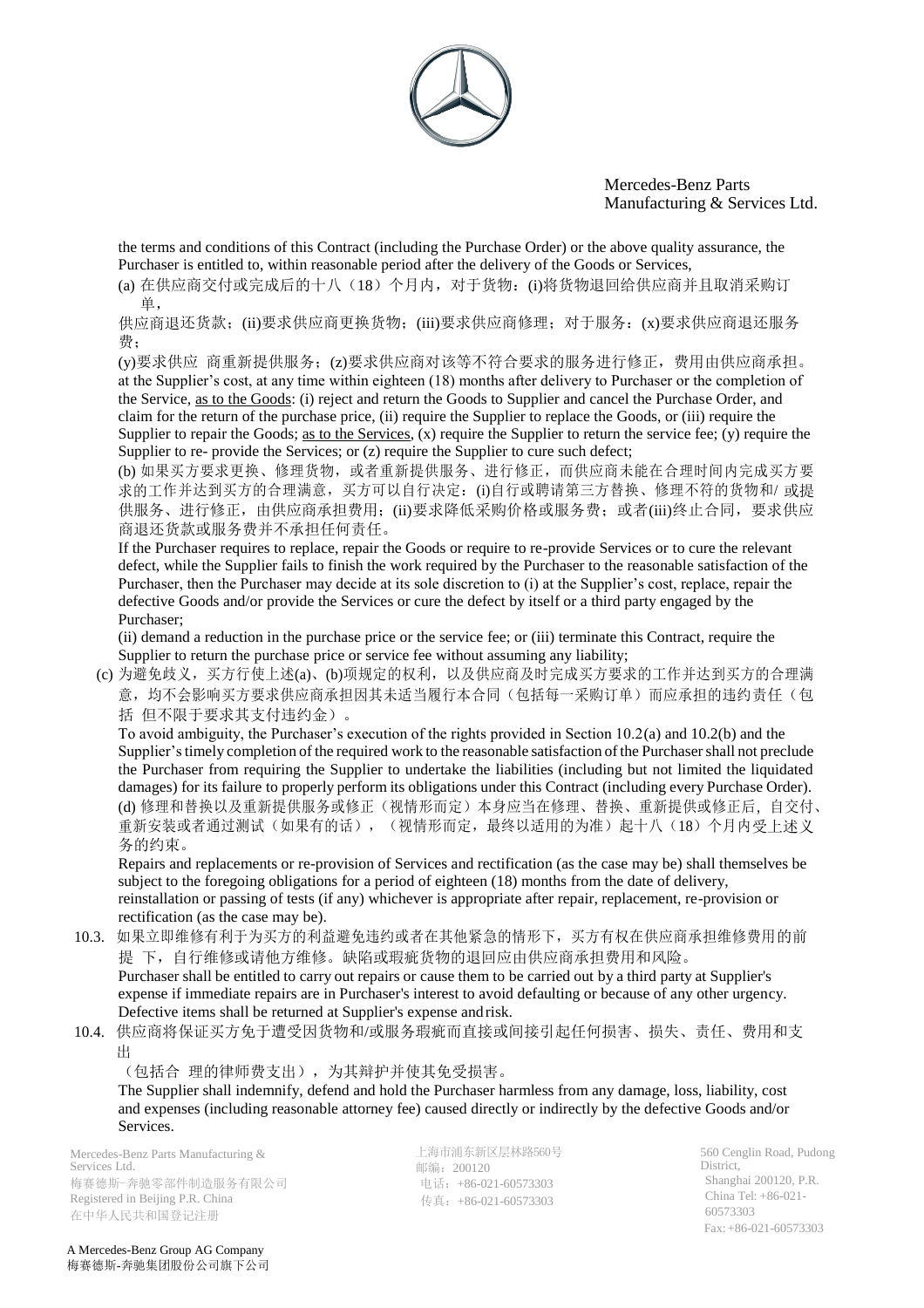

10.5. 上述质量担保是对法律中明示或默示规定的所有其他担保以及供应商向买方作出的额外范围担保的补充。 不论上 述规定还是本一般条款的任何规定均不应限制或损害买方享有的任何法定权利或其他权利。 The foregoing quality assurance and warranties are in addition to all other quality assurance and warranties expressed or implied by law, or any warranties of additional scope given to Purchaser by Supplier. Neither the foregoing nor anything contained in these General Terms and Conditions shall limit or impair any statutory or any other rights the Purchaser may have.

## **11.** 最优惠客户待遇 **MOST FAVORABLE CUSTOMER**

供应商提供给买方的所有价格、质量担保、保修和优惠应与供应商向任何现有客户提供的相应价格、质量担 保和优惠相当或更优。若供应商在本合同期限内与任何其它客户达成提供更多优惠或更优惠的条件的安排, 则该等优 惠或优惠条件自动适用于本合同,除非买方提出异议。

All of the prices, quality assurance, warranties and benefits provided by Supplier are comparable or better than the

equivalent terms being offered by Supplier to any present customer. If Supplier shall, during the term of this Contract, enter into arrangements with any other customer providing greater benefits or more favorable terms, then such benefits or more favorable terms will automatically apply to this Contract unless the Purchaser objects.

#### **12.** 买方的财产和信息

#### **PURCHASER'S PROPERTY AND INFORMATION**

为履行采购订单而由买方提供给供应商的买方和其客户的财产和信息,例如图纸、规格、数据和类似 财产,应当 仍然是买方的财产。供应商所作的或者为生产或提供货物和/或服务而从其他方购买并向买方<br>收费的任何设计、 图纸、模具、模型、工具、技术数据/信息、材料、设备等应当自制造或者采购之日立 图纸、模具、模型、工具、技术数据/信息、材料、设备等应当自制造或者采购之日立 即成为买方的财产且应被 视为买方提供的财产。如果可行,所有该等买方财产应当被标记为买方财产、 由供应商受托持有并承担风险;供 应商仅为履行采购订单的目的使用该等财产或信息,不得复制或披露 给他人。在采购订单履行完毕后,所有买方 提供的财产应当以接受时同样的状况返还买方,允许合理 的磨损;但是该财产已经整合入已交付货物和/或服务 中或者在履行采购订单中被消耗掉的除外。 Purchaser's and its customer's property and information, such as drawings, specifications, data and the like, furnished to Supplier for performance of the Purchase Orders shall remain the property of Purchaser. Any designs, drawings, dies, molds, tooling, technical data/information, materials, equipment, etc. that Supplier makes or buys from others for producing or providing the Goods and/or Services and charged to Purchaser's account shall become Purchaser's property immediately upon manufacture or procurement and shall be deemed as the Purchaser furnished property. When practical, all such Purchaser property shall be marked as property of Purchaser, shall be held by Supplier on consignment at Supplier's risk, and shall be used exclusively to perform the Purchase Orders, and shall not be duplicated or disclosed to others. Upon full performance of the Purchase Orders, all Purchaser furnished property shall be returned to Purchaser in the same condition as received, allowing for reasonable wear and tear, except to the extent that the property has been incorporated into Goods and/or Services delivered or consumed in the performance of the Purchase Orders.

## **13.** 知识产权 **INTELLECTUAL PROPERTY RIGHTS**

13.1. 所有工作产品,包括但不限于由服务中产生的或与服务相关的供应商制造、构思或开发的设计、美术品、 软件、 手册、指南、产品、程序、绘图、记录、文件、信息、材料、发现和发明(合称"工作产品"), 均应属于买方的财产。供应商在此通过签署本一般条款,无条件地并不可撤销地将该工作产品所有的

Mercedes-Benz Parts Manufacturing & Services Ltd. 梅赛德斯-奔驰零部件制造服务有限公司 Registered in Beijing P.R. China 在中华人民共和国登记注册

上海市浦东新区层林路560号 邮编:200120 电话:+86-021-60573303 传真:+86-021-60573303

560 Cenglin Road, Pudong District, Shanghai 200120, P.R. China Tel: +86-021- 60573303 Fax:+86-021-60573303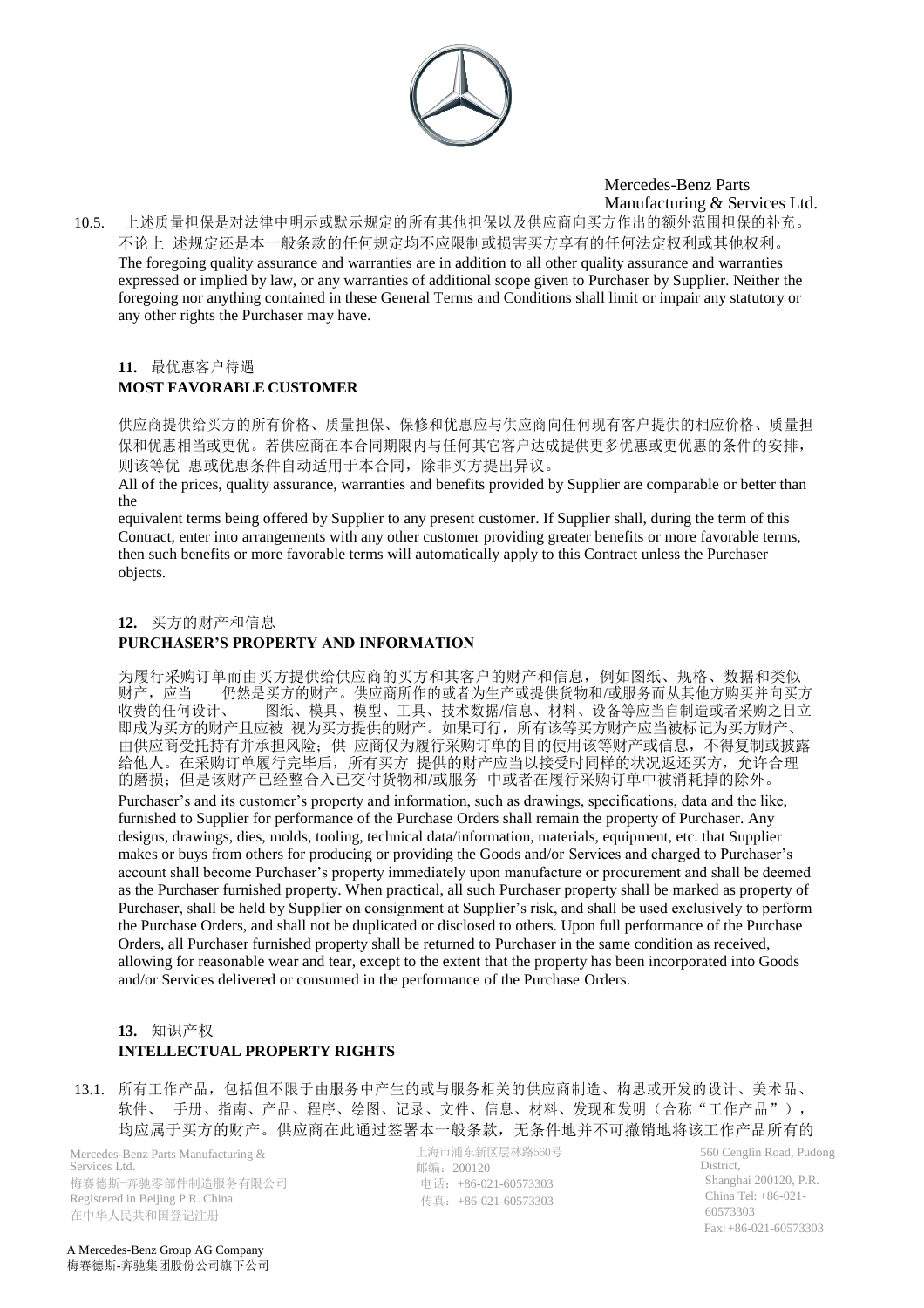

#### 权利、所有权和利益转 移、转让给买方。

All work products, including, without limitation, designs, artwork, software, brochures, manuals, products, procedures, drawings, notes, documents, information, materials, discoveries and inventions (collectively, the "**Work Products**") made, conceived or developed by Supplier which result from or relate to the Services, shall be the sole property of Purchaser. Supplier hereby unconditionally and irrevocably transfers and assigns to Purchaser all right, title and interest in or to any Work Product by signing these General Terms and Conditions.

13.2. 供应商保证其所提供的货物和/或服务和/或工作产品不侵犯或不构成对任何第三方的知识产权的侵犯或不正 当使 用。如果任何第三方对货物和/或服务和/或工作产品的权利或利益提出主张,或声称货物和/或服 务和/或工作产品侵犯或不正当使用其知识产权而起诉买方,供应商应当就上述主张和诉讼对买方的任何及所 有开支、费用和损失 进行赔偿、为买方辩护并保证买方不受损害。

Supplier undertakes that the Goods and/or Services and the Work Products do not infringe, or constitute an infringement or misappropriation of, any third party's intellectual property rights. If any third party claims any right or interest in any Goods and/or Services or Work Products or brings any action against Purchaser on alleged infringement or misappropriation of third party intellectual property rights by the Goods and/or Services or the Work Products, Supplier shall fully indemnify, defend and hold Purchaser harmless against any and all such claims, actions, costs, expenses and damages which the Purchaser may incur or become liable for such infringement.

13.3. 供应商没有被许可或授权使用买方的商标、商号和标志(合称"标识"),但该等标识构成与供应商提供的 服务相关的工作产品不可分割的一部分的情形除外。如供应商需获得任何标识的全面并正式的许可,应当 通过双方另行签订的许可协议进行。

Supplier is not licensed or otherwise authorized to use the trademarks, trade names and logos (collectively the "**Marks**") of Purchaser, except where such Marks constitute an inseparable part of any Work Products in connection with the Services to be delivered by Supplier hereunder. The full and formal license of use of any Mark by Supplier, if any, shall be subject to separate license agreements to be entered into by and between the Parties.

13.4. 买方应当及时书面通知供应商任何向买方提出的索赔和已经采取或威胁采取的法律行动,并将允许供应商自 负费用进行任何因此发生的诉讼以及为和解索赔而进行的所有协商。此外,应买方合理要求,供应商应向买方提供所 有必要的协助,以帮助买方保护其对货物、服务、工作产品以及工作产品中使用的标识享有的权利和利益以及就 上述权利或利益进行辩护。

Purchaser shall give to Supplier prompt notice in writing of any claim being made or action threatened or brought against Purchaser and will permit Supplier, at Supplier's own expense, to conduct any litigation that may ensue and all negotiations for a settlement of the claim. At Purchaser's reasonable request, Supplier shall provide all necessary assistance to Purchaser in Purchaser's efforts to defend and protect its rights and interest in the Goods, Services, the Work Products or the Marks used in the Work Products.

## **14.** 保密和数据保护 **CONFIDENTIALITY AND DATA PROTECTION**

14.1. 双方承认,为促进并配合双方已达成的合同的履行,买方或其关联机构(合称"披露方")可能向供 应商披露为 披露方所有且对披露方有价值的、形式各样的专有的和机密的信息或商业秘密。为本合同之 目的,此等信息或商业秘密(包括所有在本合同签署之日前提供的该等信息,合称"保密信息")可 包括但不限于下述:有关披露方 或为披露方所掌握并负有保密义务的第三方的过去、现在或将来的研 究、开发或经营计划、财务信息、顾客、卖 主、业务合作方或涉及雇员的信息、知识产权、经营活动或 制度有关的信息(包括但不限于以有形或无形形式表 现的研究或报告、软件、备忘录、草图、图样、设 计、数据、专有技术及其它信息),而不论其载体为何种形 式。上述所有信息不管其在被披露时或被披 露后是否被标明为是秘密的,亦不论是以书面(不管以何种格式)或 口头形式做出,连同其任何备 份、复印件或摘要(不管以何种形式存在及由何人以何种形式制作或编辑),均应 视为保密信息。此 外,供应商应当将其知道的因其与买方之间的商业往来而产生的一切私人所有的技术,商业和组织信息为保 密信息,并且不得在本协议期间或之后利用这些信息或者将这些信息提供给第三方。

Mercedes-Benz Parts Manufacturing & Services Ltd. 梅赛德斯-奔驰零部件制造服务有限公司 Registered in Beijing P.R. China 在中华人民共和国登记注册

上海市浦东新区层林路560号 邮编:200120 电话:+86-021-60573303 传真:+86-021-60573303

560 Cenglin Road, Pudong District, Shanghai 200120, P.R. China Tel: +86-021- 60573303 Fax:+86-021-60573303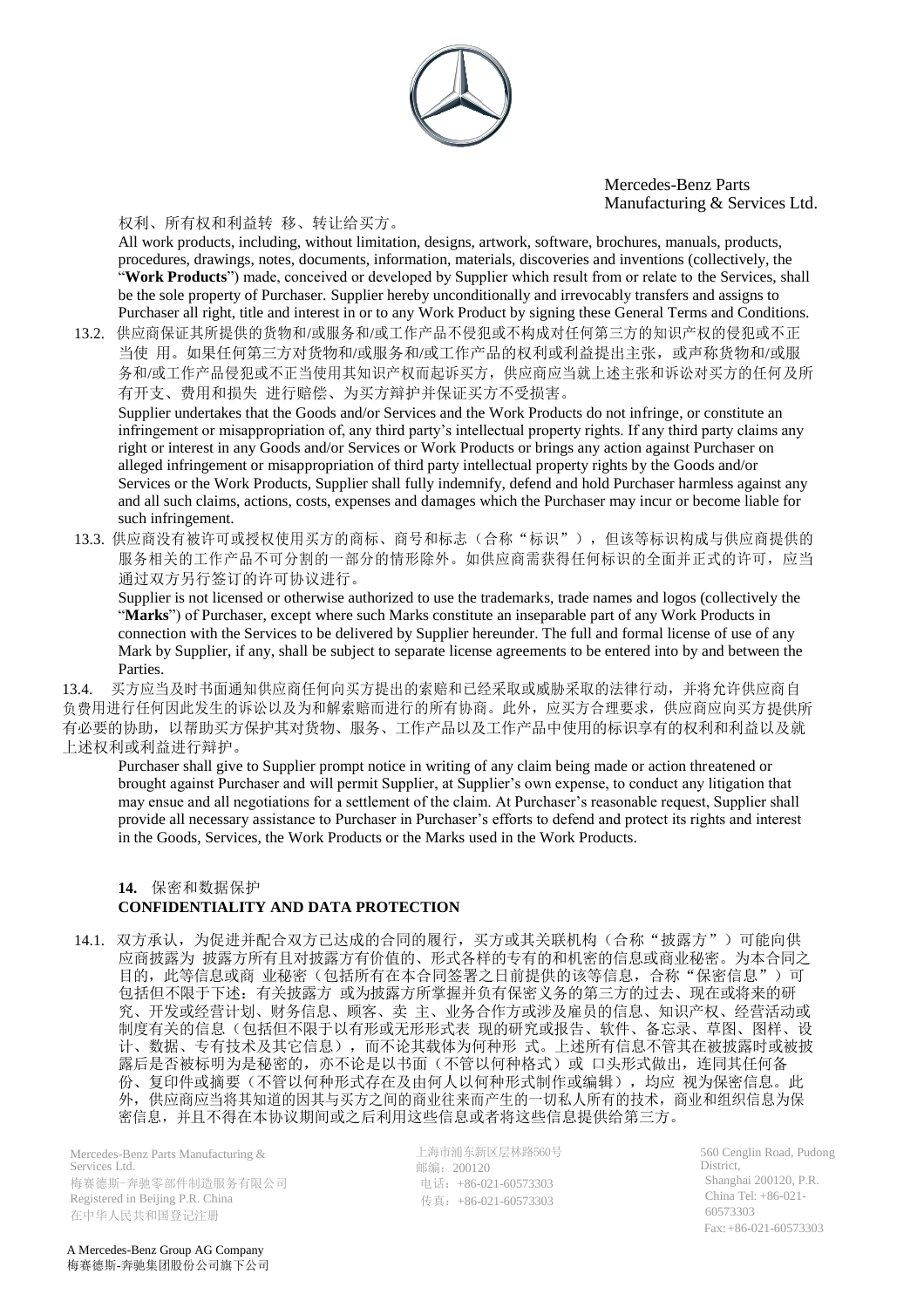

The Parties recognize that, in furtherance of or incidental to this Contracts, Purchaser or its affiliates (collectively, the "**Disclosing Group**") may disclose to Supplier various forms of proprietary and confidential information or trade secrets which pertain to or are valuable to the Disclosing Group. For purposes of this Contract, such information or trade secrets (including any such information provided prior to the date of this Contract, collectively, "**Confidential Information**") may include but shall not be limited to the following: information, regardless of the form in which it is transmitted, relating to past, present or future research, development or business plans, financial information, customer, vendor, business partner or employee-related information, intellectual property, operations or systems (including, without limitation, studies or reports, software, memoranda, drafts, drawings, designs, data, know-how and other information in either tangible or intangible form) of the Disclosing Group or a third party whose information is in the Disclosing Group's possession under an obligation of confidentiality. All the information indicated above shall be deemed as Confidential Information, regardless whether or not it is identified or marked as confidential at or after the time of disclosure and whether written ( in whatever format) or oral, together with any copies, reproductions or summaries thereof, in whatever format and however or by whomever made or compiled. In addition, Supplier shall treat all private technical, commercial and organizational information of which it becomes aware as a result of its business relationship with Purchaser as confidential, and shall not exploit it or make it available to third parties either during the period of this Agreement or thereafter.

14.2.所有保密信息应继续为披露该信息的披露方所有。供应商仅应在为履行本协议义务的目的而使用在同买 方合作的过程中已经获得或将会获得的的信息与材料,不得为向买方交付货物和/或提供服务以外的目的使用任 何保密信息;且供应商应对该等保密信息保密并采取所有合理的预防措施来防止未经授权向第三方或 为本合同之目的无需直接接触该等保密信息的雇员披露该等信息。上述条款同样适用于由本协议或其 他订单引起的相关结果,数据与知识。

All Confidential Information shall remain the property of the member of the Disclosing Group that provided it. Supplier shall only use the information and materials which have been or will be made available to it in the course of the collaboration with Purchaser for the purpose of carrying out the duties assigned to it. shall not use any Confidential Information of the Disclosing Group for any purpose other than providing Goods and/or Services to Purchaser, and shall hold such Confidential Information in confidence and take all reasonable precautions to prevent its unauthorized disclosure to third parties, or to its employees not having a direct need for access for purposes of

those discussions. The same shall apply in the case of results, data and knowledge arising in connection with this Agreement or any of the Purchase Order.

14.3 供应商承诺将使用最新的可获得的技术手段来采取一切可能的措施以保证尽快且有效的来自买方的所 有信息和数据不被未获得授权的第三方获得,特别是保证上述信息和数据不被盗用,丢失,操纵,损坏或任 何复制。

Using the latest available technology, Supplier undertakes to do everything possible to immediately and effectively protect all information and data received from Purchaser against access by unauthorized third parties, and in particular to secure it against misappropriation, loss, manipulation, damage or any duplication. 14.4 如果供应商有理由怀疑未获得授权的第三方获得了信息和数据, 供应商应当立即通知买方, 并在同买 方协商之后采取所有必要的措施来获取事实,在必要的情况下第三阻止方在将来再次获取上述信息。

If Supplier has reason to suspect that unauthorized third parties have obtained knowledge of the information and data, it must inform Purchaser immediately and, in consultation with Purchaser, take all measures necessary to establish the facts and, if necessary, prevent future third-party access.

14.5 如果供应商在其运行系统中存储,加工或处理上述信息与数据,供应商应当保证未获得授权的第三方 不能接触或使用这些数据。

If Supplier stores, works on or processes the information and data in its data processing systems, Supplier shall ensure that unauthorized third parties cannot access this data.

14.6 供应商在履行其保密义务时需尽其勤勉的且应有的适当的注意义务,此处注意义务的标准不得低于其 对待自己保密信息时所采用的标准。此外,供应商承担着遵守可能更新的数据保护条款的义务,并将遵 守上述条款。

Supplier shall exercise the due care of a diligent businessman in respect of its confidentiality obligation, whereby

Mercedes-Benz Parts Manufacturing & Services Ltd. 梅赛德斯-奔驰零部件制造服务有限公司 Registered in Beijing P.R. China 在中华人民共和国登记注册

上海市浦东新区层林路560号 邮编:200120 电话:+86-021-60573303 传真:+86-021-60573303

560 Cenglin Road, Pudong District, Shanghai 200120, P.R. China Tel: +86-021- 60573303 Fax:+86-021-60573303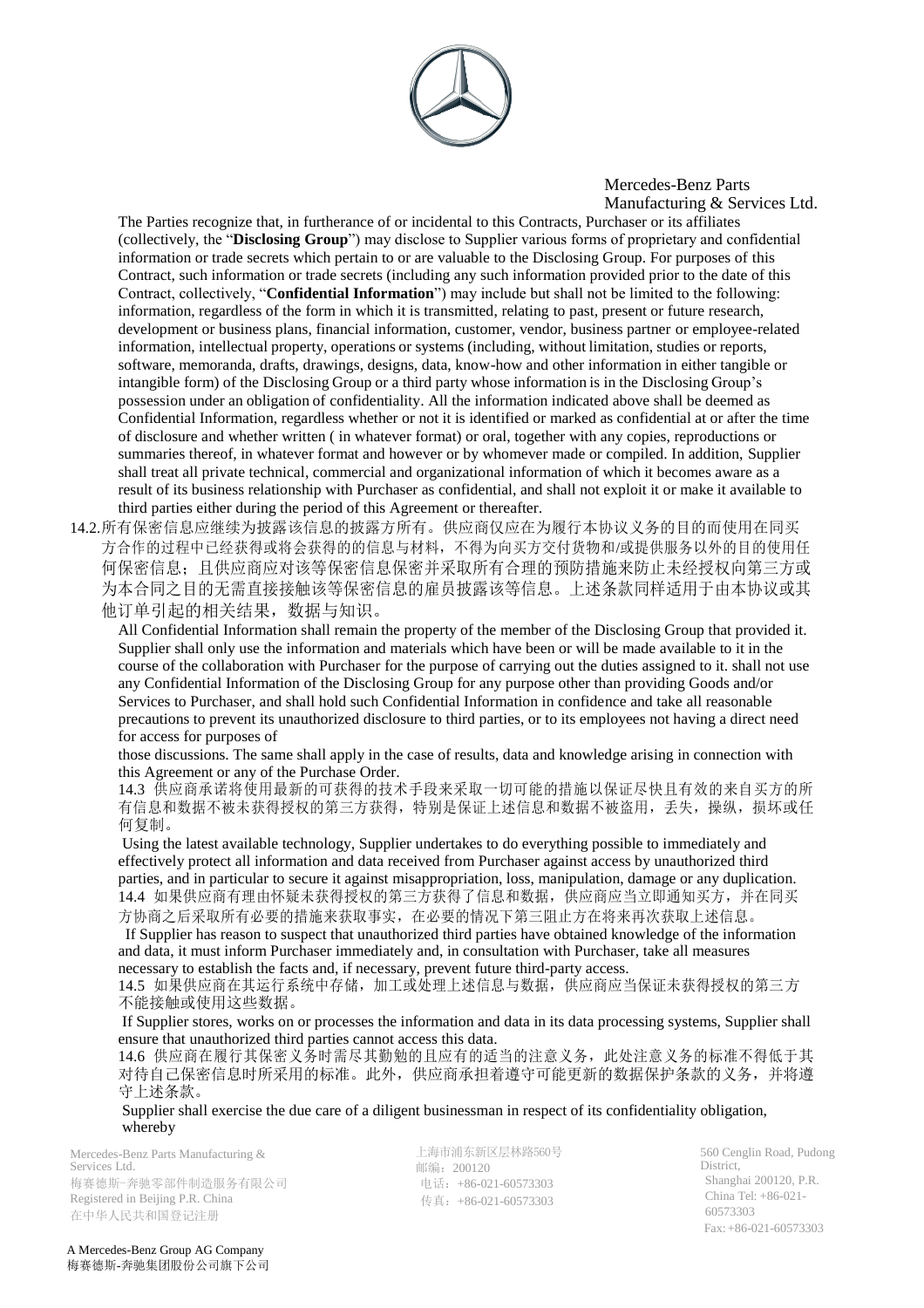

the standard of care shall not fall below that which it would apply when dealing with its own confidential information. Supplier is under a duty to comply with all data protection provisions as amended from time to time, and will observe these.

14.7. 供应商仅可向为履行本合同之目的需要接触保密信息的雇员、分包商、代理或专业顾问披露保密 信息,并应促使 他们遵守与本合同项下供应商所应遵守的相同的保密义务。供应商必须向其所有的工作 人员说明相关的信息保护条款并让其工作人员承担同等保密义务。在买方请求的情况下, 供应商应当 提供上述声明或供买方或其数据保护的工作人员查看。

Supplier may disclose the Confidential Information only to its respective employees, subcontractors, agents or professional consultants who need to have access to such information for the purposes of this Contract and shall cause them to observe the same confidentiality obligations hereunder. Supplier must instruct all of its staffs about the relevant data protection provisions and place them under a duty of confidentiality in this respect. Such declarations must be presented to Purchaser or its data protection officer on request.

14.8. 在本一般条款终止或期满时,应买方要求,供应商应向买方交还或销毁任何载有保密信息的文件、信 息或软件,或从任何有关记忆装置中删除该等保密信息,并应停止继续使用该等保密信息。在买方的 请求之下,供应商应当证明所有的材料均被销毁或者返还并应当出具书面证明材料已被销毁或返还。 Upon termination or expiration of these General Terms and Conditions, Supplier shall, at the request of Purchaser, return or destroy any documents, information or software containing any of such Confidential Information, delete any such Confidential Information from any memory devices, and shall cease to use such Confidential Information. At the request of Purchaser, Supplier shall demonstrate that all materials have been destroyed or returned and shall confirm in writing that this has been done.

14.9. 本保密条款不适用于下述信息:

This confidentiality clause shall not apply to the information which:

(a) 在披露时已为公众所知悉;

has already become known to the public prior or at the time of the disclosure;

(b) 在披露后非因供应商的过错为公众所知;

becomes available or known to the public after the disclosure not due to the fault of Supplier;

(c) 被证明为供应商在披露之前从不负有保密义务的第三方适当地获取;

is proved to be properly obtained by Supplier before the disclosure from a third party which is not subject to a duty of confidentiality with respect to such information; or

(d) 为法律、法院命令、证券交易所或任何政府机关或监管机构要求披露,但在此情况下,供应商应向买方 提供该等披露的草稿,并应买方合理要求,在法律许可的范围内做出必要的修改;

is required to be disclosed by law, pursuant to a court order, by any securities exchange or by any governmental or regulatory body, provided, that Supplier shall provide a draft of such disclosure to Purchaser and incorporate any modification reasonably requested by Purchaser to the extent permitted by law.

14.10. 买方向供应商披露的、与本一般条款相关的任何个人信息数据("个人数据"),供应商应按 照

适用的隐私法律 以及买方的进一步指示对待、存储、处理、转移和修改该等个人数据。

To the extend the Purchaser discloses to the Supplier in connection with this General Terms and Conditions any data related to individual persons ("Personal Data"), the Supplier shall treat, store, handle, transfer and modify such Personal Data in compliance with applicable privacy laws and with additional instructions provided by the Purchaser.

14.11. 根据买方的要求,供应商应与买方签订一份额外的保密合同。

Upon request of Purchaser, Supplier shall sign an additional Confidentiality Agreement with Purchaser. 14.12 如果一份关于数据处理的合同将被签署, 则关于 [www.mercedes-benz.com.cn](http://www.mercedes-benz.com.cn/)上的标题为"委托 数据处理协议"的附件将成为本合同的组成部分。前述附件必须依每一个订单填写,由合同方签字并附加在 相应订单后。相应版本的附件将在下订单之时生效。如果上述订单构成一个委托数据处理的订单,但标题

Mercedes-Benz Parts Manufacturing & Services Ltd. 梅赛德斯-奔驰零部件制造服务有限公司 Registered in Beijing P.R. China 在中华人民共和国登记注册

上海市浦东新区层林路560号 邮编:200120 电话:+86-021-60573303 传真:+86-021-60573303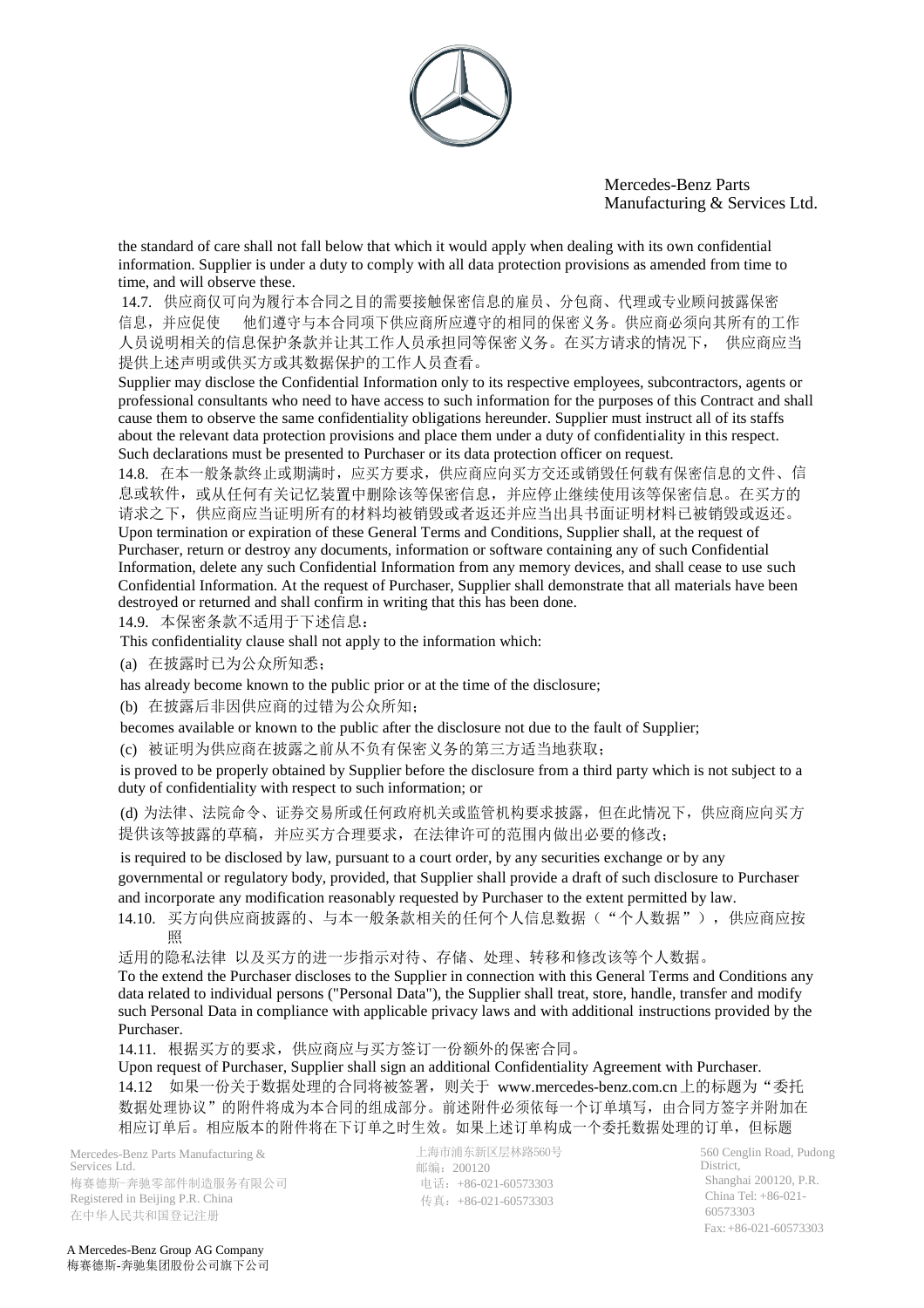

#### 为"委托数据处理协议"的附件未附其后,供应商应当立即书面通知买方此情况。

If an agreement concerning data processing has to be signed, the annex on the [www.mercedes-benz.com.cn](http://www.mercedes-benz.com.cn/) entitled Standard Clauses to ensure "Agreement On Data Processing On Behalf" will become a component part of the Agreement which must be completed for each order, signed by the Contractor and appended to the order concerned. The applicable version of the annex will be that in force at the time the order was placed. If the order constitutes an order for commissioned data processing on behalf but the annex entitled "Agreement on Data Processing On Behalf" is not appended to the order, Supplier must inform Purchaser of this immediately in writing.

14.13 如果服务系与软件开发相关,即供应商为买方通过编写代码的方式开发或定制软件的服务, 那么 [www.mercedes-benz.com.cn](http://www.mercedes-benz.com.cn/) 上标题为《对于软件开发的信息安全要求》的附件应当自动成为合同的一部分。 供应商应当遵守《对于软件开发的信息安全要求》中的全部要求。

If a service is related to software development, which means the Supplier develops or customizes software for Purchaser with coding, the annex on the [www.mercedes-benz.com.cn w](http://www.mercedes-benz.com.cn/)hich is entitled "Information Security Requirements for Software Development" shall automatically become a component part of the Agreement and the Supplier shall comply with all the requirements detailed in this "Information Security Requirements for Software Development".

14.14 如果服务系与系统托管相关,即供应商在买方的数据中心之外为买方托管系统的服务, 那么 [www.mercedes-benz.com.cn](http://www.mercedes-benz.com.cn/) 上标题为《对于系统托管服务的信息安全要求》的附件应当自动成为合同的一 部分。供应商应当遵守《对于系统托管服务的信息安全要求》中的全部要求。

If a service is related to system hosting service, which means the Supplier hosts system for Purchaser out of Purchaser's datacenter, the annex on the [www.mercedes-benz.com.cn w](http://www.mercedes-benz.com.cn/)hich is entitled "Information Security Requirements for System Hosting Service" shall automatically become a component part of the Agreement and the Supplier shall comply with all the requirements detailed in this "Information Security Requirements for System Hosting Service".

#### **15.** 违约和赔偿

## **DEFAULTANDINDEMNITY**

15.1. 除本合同另有规定外,本合同任何一方未履行本合同项下的义务,另一方可以向违约的一方发出书面 通知,要求其履行义务或采取适当的补救措施以迅速有效地避免或减小损失或损害,并恢复履行本合同。除 此之外,违约的 一方还应赔偿因其违约行为给守约方造成的所有直接损失和损害。

Except as otherwise provided herein, where one Party fails to perform its obligations hereunder, the other Party may by written notice to the defaulting Party to request the defaulting Party to perform its obligations or to provide proper remedies to effectively and promptly avoid or minimize the losses and damages, and to resume its performance of this Contract. In addition, the defaulting Party shall indemnify the performing Party for all direct losses and damages incurred as a result of such default.

15.2. 如果双方均违反本合同,则双方应根据各自违约的严重程度确定应向对方支付的赔偿数额。 If both Parties breach this Contract, they shall determine the compensation payable to each other based on the severity of their breach respectively.

## **16.** 不可抗力 **FORCE MAJEURE**

16.1. 如果本合同任何一方因不可抗力事件(定义如下)的影响迟延履行或不能履行其在本合同项下的义务, 则其 可免于承担由此产生的本合同项下的任何责任。为本合同之目的, "不可抗力事件"是指不能预见、超出受 影响一方控制,且不能通过合理的谨慎操作而避免的任何事件,包括但不限于政府行为、火灾、

Mercedes-Benz Parts Manufacturing & Services Ltd. 梅赛德斯-奔驰零部件制造服务有限公司 Registered in Beijing P.R. China 在中华人民共和国登记注册

上海市浦东新区层林路560号 邮编:200120 电话:+86-021-60573303 传真:+86-021-60573303

560 Cenglin Road, Pudong District, Shanghai 200120, P.R. China Tel: +86-021- 60573303 Fax:+86-021-60573303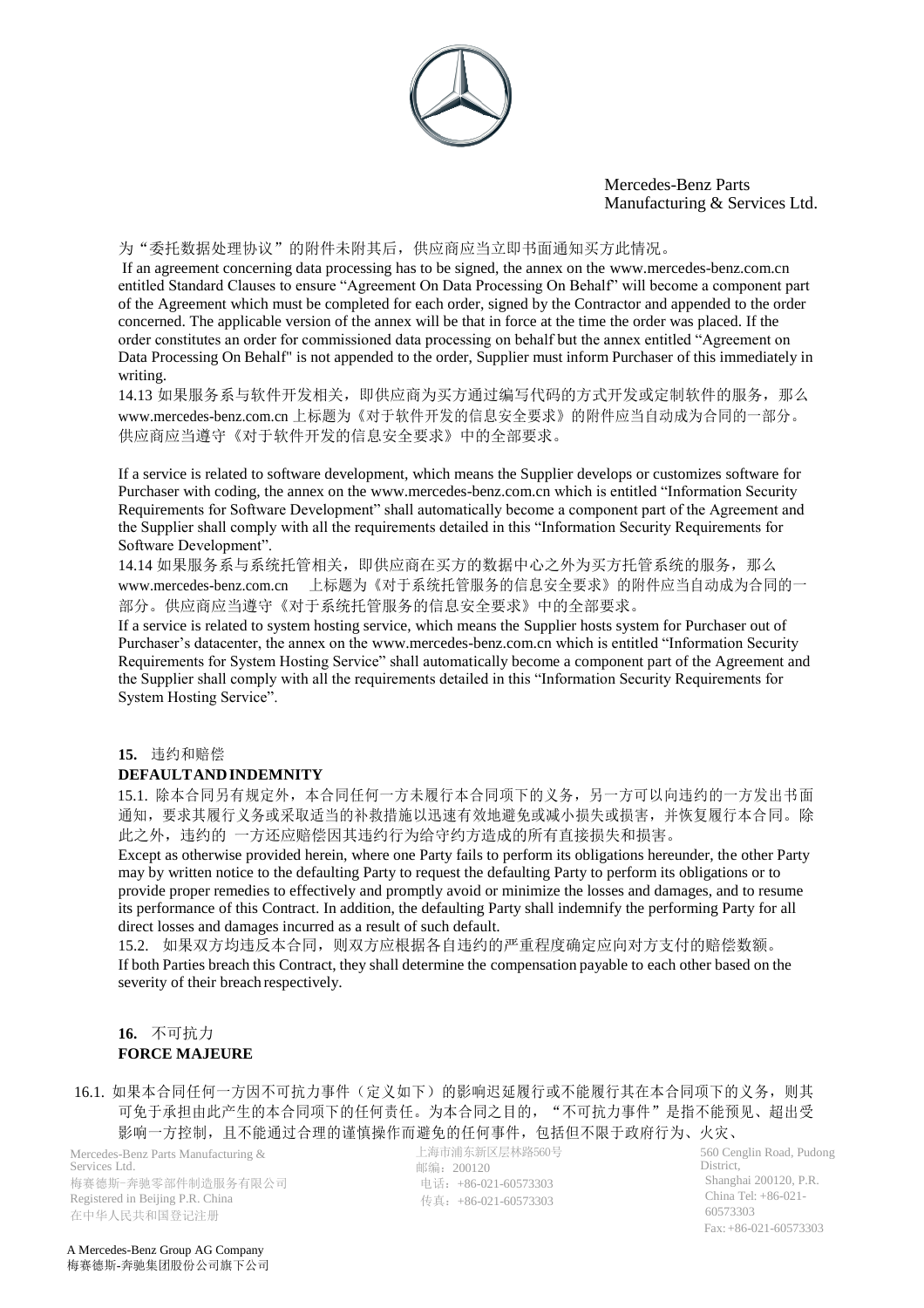

爆炸、地理变异、洪水、 地震、浪袭、雷击、战争、疫情或其他任何不可预见、不可避免及不能克服的事 件。 然而,任何信用、资本或资 金的不足或短缺将不属于超出本合同一方合理控制之外的事件。 If performance of these General Terms and Conditions is delayed or prevented by an Force Majeure Event (as defined below), the Party affected by such Force Majeure Event shall be excused from any liability hereunder. For the purposes of these General Terms and Conditions, an "**Force Majeure Event**" shall mean any event that is unforeseeable, beyond the affected party's reasonable control, and cannot be prevented with reasonable care, which includes but is not limited to the acts of governments, fire, explosion, geographic change, flood, earthquake, tide, lightning, war, epidemic or any other unforeseeable, unavoidable and insurmountable events. However, any shortage of credit, capital or finance shall not be regarded as an event beyond a Party's reasonable control.

- 16.2. 受到不可抗力事件影响并主张免于承担其在本合同或本合同任何条款项下的义务的一方,应于不可抗力事件 发生之日起三(3)日内通知另一方不可抗力事件的发生情况,并采取所有必要的行动和措施以尽量减少和 减轻相关 损失和损害并在可行的前提下尽早恢复履行其在本合同项下的义务。 The Party affected by an Force Majeure Event who claims to be excused from its obligation to perform these General Terms and Conditions or any article herein shall notify the other Party within three (3) days after the occurrence of the Force Majeure Event and shall take all necessary actions to minimize and mitigate the losses and damages and resume its performance of this Contract as soon as practicable
- 16.3. 如果因任何不可抗力事件将延长履行合同义务的时间,则双方经协商后应就履行合同的时间进行公平的调整。 如 果任何经确认的严重阻碍本合同的履行的不可抗力事件或其影响持续三十(30)日,则任何一方均有 权以提前书面通知的形式终止本合同。

Should any Force Majeure Event cause an increase in the time required for performance of any part of this Contract, an equitable adjustment shall be made after the Parties consult with each other. And if any proved Force Majeure Event or its effect lasts for thirty (30) days which hinders the performance of this Contract, either Party may terminate this Contract by a prior written notice.

# **17.** 适用法律的遵守

# **COMPLIANCE WITH APPLICABLE LAWS**

17.1. 供应商自身并代表其关联方,陈述、保证并承诺如下:

Supplier, for itself and on behalf of its Affiliated Persons, represents, warrants and covenants that: (a) 供应商及其关联方已遵守并将继续遵守所有的适用法律,并对遵守所有的适用法律负有独立的责任。 且尽其所知,其并未采取并将不会采取或未能采取任何行动,这些作为或不作为可能导致梅赛德斯-奔 驰或任何梅赛德斯-奔驰的关 联公司根据适用法律承担责任;

Supplier and its Affiliated Persons are solely responsible for complying, have to their best knowledge complied, and will comply, with Applicable Laws and have to their best knowledge not taken and will not take or fail to take any action, which act or omission would subject Mercedes-Benz or its affiliated companies to liability under Applicable Laws;

(b) 尽其所知,其自身或及任何关联方均未已经直接或间接地向任何政府官员或为该等官员的利益提供、 支付、 给予或贷款, 或者已经承诺支付、给予或贷款, 或者将提供、支付、给予或贷款, 或将承诺给予 支付或贷款 金钱或任何其它有价值物, 以达到下述的贿赂目的: (i)影响该政府官员以其职务身份所作的 任何行为或决 定;(ii)诱使该等政府官员违反其法定职责作为或不作为;(iii)取得任何不当利益,或者(iv) 诱使该等政府官员 利用其对政府实体的影响力以影响或改变该政府实体的任何行为或决定,从而为使其 自身或买方或任何戴姆 勒集团公司成员获取业务;

neither itself nor any of its Affiliated Persons has, to its best knowledge, offered, paid, given or loaned or promised

to pay, give or loan, or will offer, pay, give or loan or promise to pay, give or loan, directly or indirectly, money or any other thing of value to or for the benefit of any Government Official, for the purposes of corruptly (i) influencing any act or decision of such Government Official in his official capacity, (ii) inducing such

Mercedes-Benz Parts Manufacturing & Services Ltd. 梅赛德斯-奔驰零部件制造服务有限公司 Registered in Beijing P.R. China 在中华人民共和国登记注册

上海市浦东新区层林路560号 邮编:200120 电话:+86-021-60573303 传真:+86-021-60573303

560 Cenglin Road, Pudong District, Shanghai 200120, P.R. China Tel: +86-021- 60573303 Fax:+86-021-60573303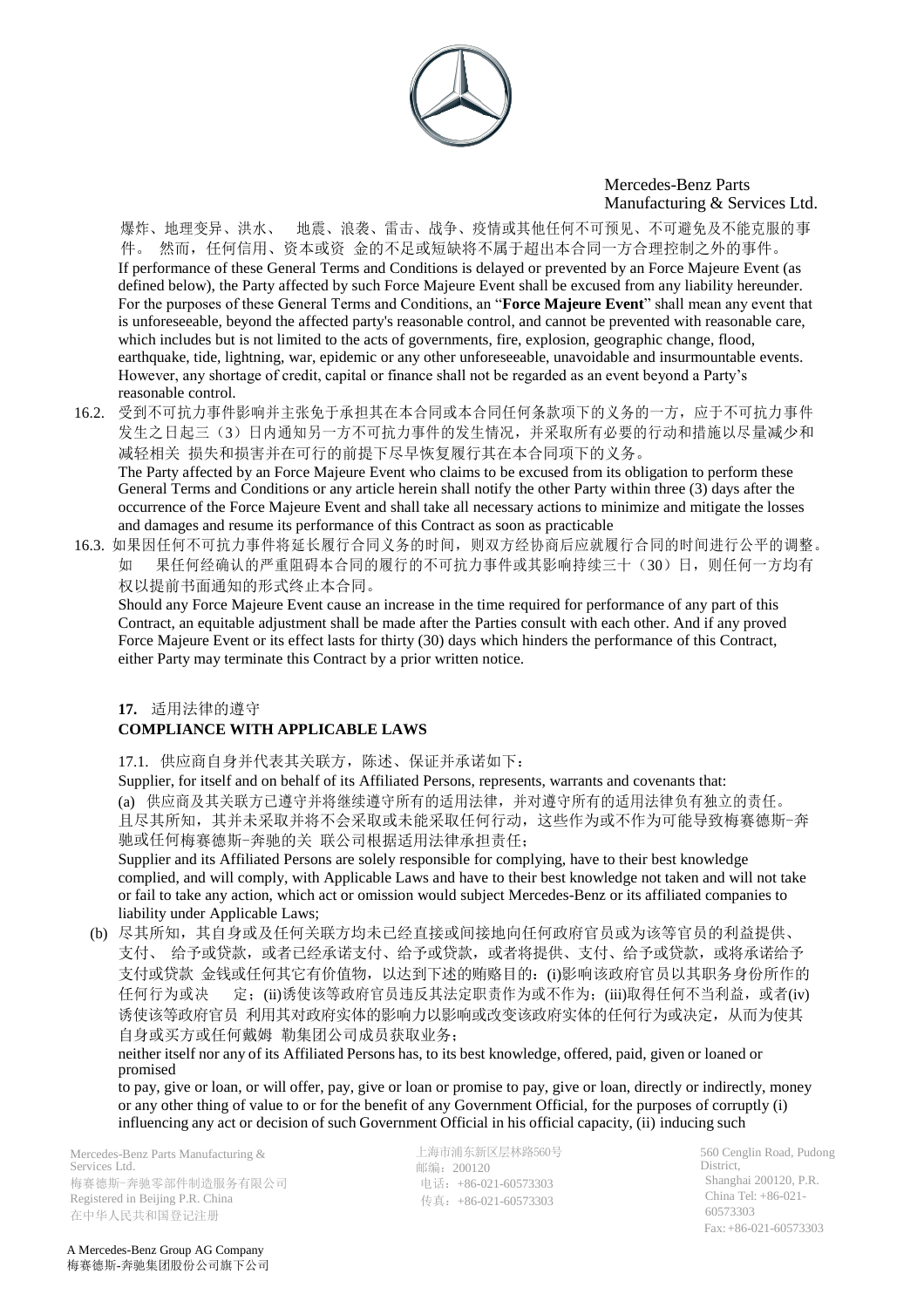

Government Official to do or omit to do any act in violation of his lawful duty, (iii) securing any improper advantage, or (iv) inducing such Government Official to use his influence with a Government Entity to affect or influence any act or decision of that Government Entity, in each instance to direct business to itself or Purchaser or any Mercedes-Benz Group Company;

- (c) 如果供应商或其任何关联方是或将会是一个政府实体或政府官员,且该政府实体或政府官员的职责包括向 其 供应商、买方、或任何梅赛德斯-奔驰集团公司获取业务做出决定,或者对能够为供应商、买方、或 任何梅赛德斯-奔驰集团 公司获取业务的政府官员进行指导、控制或指挥,则供应商及各自的关联方应确 保利益冲突将会被排除。供 应商应毫不迟延地以书面方式通知买方其采取的、防止利益冲突的措施。 In case Supplier or any of its Affiliated Persons are or will become a Government Entity or a Government Official whose official duties include decisions to direct business to itself, Purchaser, or any Mercedes-Benz Group Company or to supervise, or otherwise control or direct the actions of Government Officials who are in a position to direct business to itself, Purchaser, or any Mercedes-Benz Group Company, Supplier and the respective Affiliated Persons have to make sure that conflicts of interest will be excluded. Supplier shall inform Purchaser in writing without undue delay about the measures taken.
- 17.2. 供应商应协助并与买方全力合作以遵守适用法律。特别是,供应商应保存完整的账目和记录,并且供应商应 立即 向梅赛德斯-奔驰报告任何与本协议相关的要求、做出或提供贿赂或不当的付款行为的情况。根据梅 赛德斯-奔驰的要求,供应商应当向梅赛德斯-奔驰挑选的负有保密义务的审计员提供可供梅赛德斯-奔驰核 实供应商遵守与本协议有关的适用法律情况的相关记录。如果上述审计人员发现供应商任何的违反适用法 律的行为,供应商同意审计人员将其违规的相关信息披露给梅赛德斯-奔驰,以及,以有管辖权的法院或政 府机构的要求为限, 披露给第三方;

Supplier shall assist and cooperate fully with the efforts of Purchaser to comply with all Applicable Laws. In particular, Supplier shall keep accurate books and records and Supplier shall immediately notify Mercedes-Benz of any information that bribes or other improper payments are being requested, made or offered in connection with this Agreement. Upon request of Mercedes-Benz, Supplier shall make those records which are necessary for Mercedes-Benz to verify Supplier's compliance with the Applicable Laws relating to this Agreement available to a sworn auditor who is obligated to observe secrecy and selected by Mercedes-Benz. If such auditor notices any failure by Supplier to comply with the Applicable Laws supplier agrees that the auditor may disclose information relating to Supplier's failure to Mercedes-Benz and, to the extent required by a legal demand by a competent court of law or government body, to third parties;

17.3. 在任何情况下,买方无义务根据本合同作为或不作为,前提是买方认为该作为或不作为将导致其自身或任何 梅赛德斯-奔驰集团公司成员违反适用法律。在任何情况下,任何一方无需为其认为为遵守适用法律所必要的 作为或不作为承担责任。

In no event will Purchaser be obligated to Supplier under or in connection with this Contract to act or refrain from acting if Purchaser believes that such act or omission would cause it or any Mercedes-Benz Group Company to be in violation of the Applicable Laws. In no event will either Party be liable to the other Party for any act or omission which it believes is necessary to comply with the Applicable Laws.

17.4. 如果供应商或其任何关联方违反了本第17条项下的陈述、保证与承诺,该等陈述、保证与承诺均应视为 重要的且 在本合同有效期内持续作出,则除根据本合同享有的其它权利外, If Supplier or any of its Affiliated Persons breaches any of the representations, warranties or covenants in this Section 17, each of which is deemed to be material and continuously made throughout the term of this Contract,

then, in addition to any other rights the other Party may have under this Contract,

(a) 买方可以宣布没收应向供应商支付的任何未付金额,且将有权要求供应商偿还为适用法律所禁止的已向 供应商支付的或应付给供应商的任何款项;并且

Purchaser may declare a forfeit of any unpaid amounts owing to Supplier and will be entitled to repayment of any amounts paid or credited to Supplier, in each case, which are prohibited by Applicable Laws; and (b) 梅赛德斯-奔驰可以立刻终止本协议;并且

Mercedes-Benz may immediately terminate this Agreement; and

Mercedes-Benz Parts Manufacturing & Services Ltd. 梅赛德斯-奔驰零部件制造服务有限公司 Registered in Beijing P.R. China 在中华人民共和国登记注册

上海市浦东新区层林路560号 邮编:200120 电话:+86-021-60573303 传真:+86-021-60573303

560 Cenglin Road, Pudong District, Shanghai 200120, P.R. China Tel: +86-021- 60573303 Fax:+86-021-60573303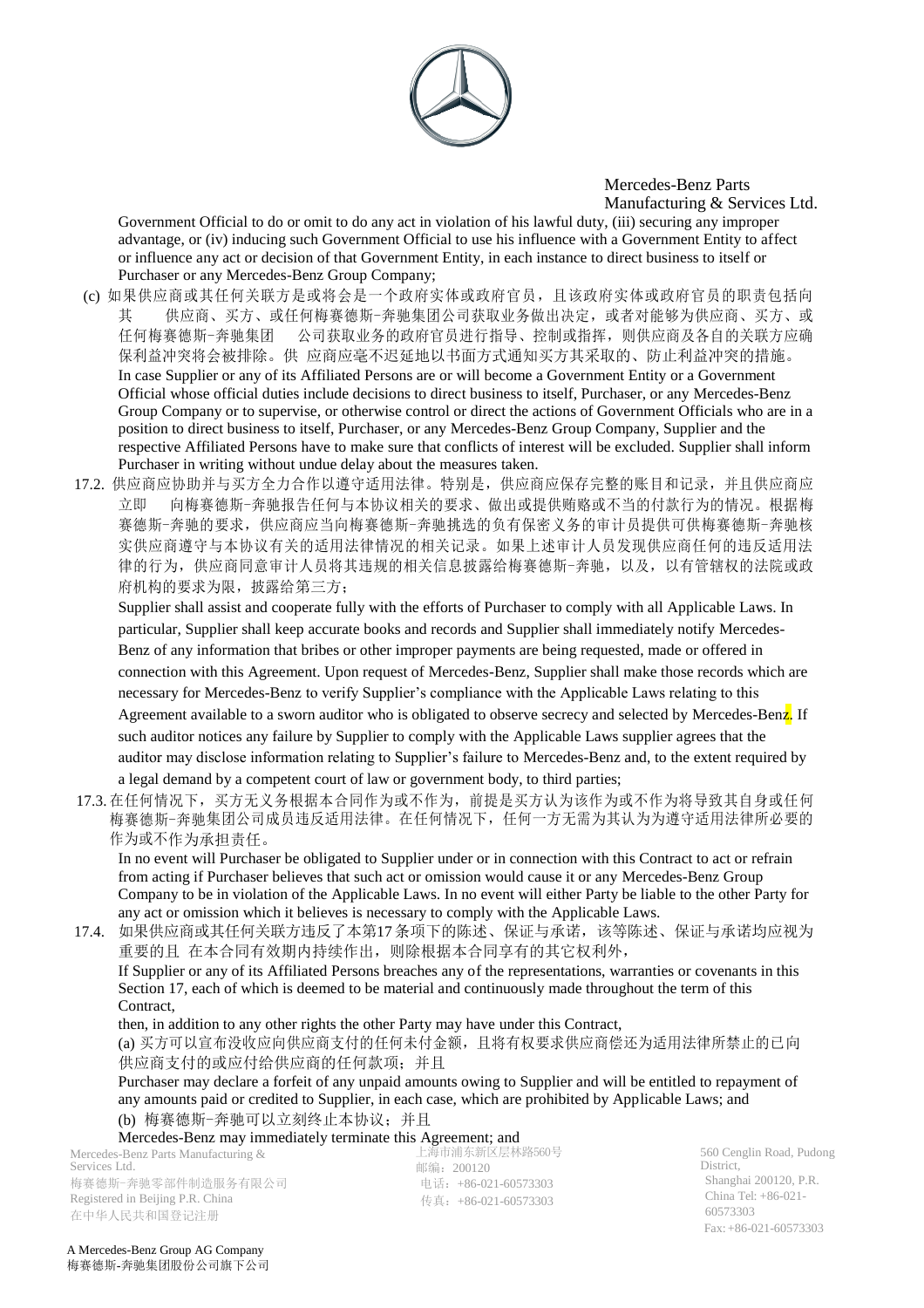

(c ) 根据梅赛德斯-奔驰的首次书面要求,供应商应当赔偿梅赛德斯-奔驰并使梅赛德斯-奔驰免受由于 供应商违反其在本第 17 条项下的陈 述、保证和承诺产生的任何和全部费用或索赔。

Supplier shall, upon first written request by Mercedes-Benz, indemnify and hold harmless Mercedes-Benz in regard to any and all cost and claims brought forward against Mercedes-Benz arising out of any failure of Supplier to comply with its representations, warranties and covenants of thisArticle

17.5. 为本第 17 条的目的,下述术下的含义如下:

For purposes of this Section 17, the following terms shall have the respective meanings set forth below:

(a) "适用法律"指合同各方、合同各方的关联方、或其股东应遵守的包括中国法律法规在内的有关反腐败 的法律法规(包括但不限于《美国反海外腐败法》和/或德国的反腐败法律),以及适用于合同各方或其任 何关联 方与本合同相关的任何行为,或适用于本合同各方或梅赛德斯-奔驰集团公司另一成员所涉及的其 它任何其它业务事项的所有其它法律、法规、规定、命令、法令或具有法律效力的其它指令及对上述规范 性文件可能不时作出 的修订;

"Applicable Laws" means any laws and regulations (including Chinese laws and regulations) on anticorruption to which each Party, its Affiliated Person, or it's shareholder(s) is subject (including, without limitation, the Foreign Corrupt Practices Act of the United States and/or the anti-corruption laws of the Federal Republic of Germany), and all other laws, regulations, rules, orders, decrees or other directives carrying the force of law applicable to any activities engaged in by each Party or any of its Affiliated Persons in connection with this Contract or any other business matters involving each Party or another Mercedes-Benz Group Company, in each case as the same may be amended from time to time;

(b) "关联方"指各方的管理人员、董事或雇员,或代表该方或为该方利益行事的代理、股东、负责人或所 有人;

"Affiliated Persons" means each Party's officers, directors, employees, or agents, or shareholders, principals or owners acting on its behalf or in its interests;

(c) "政府实体"指政府或其政府的任何部门、机构或执行部门(包括由政府控制的任何公司或其它实 体)、政党或者政府国际组织;及

"Government Entity" means a government or any department, agency or instrumentality thereof (including any company or other entity controlled by a government), a political party or a public international organization;

(d) "政府官员"指政府实体的任何官员、雇员或其它官员(包括他们的任何直系家庭成员),以职务身份为政 府实体行事的任何个人或行政职务的任何候选人。

"Government Official" means any officeholder, employee or other official (including any immediate family member thereof) of a Government Entity, any person acting in an official capacity for a Government Entity or any candidate for political office.

- 17.6. 应买方要求,供应商将与买方另行签署一份诚信协议。 If requested by Purchaser, Supplier shall sign an additional Letter Agreement Regarding Integrity with Purchaser.
- 17.7. 供应商应协助并全力配合梅赛德斯-奔驰或任何梅赛德斯-奔驰集团公司遵守适用法律。供应商应当允许梅赛 德斯-奔驰及其代表在正常办公时间内检查并复印供应商与在本合同基础上的交易相关的账簿和记录,以证实 供应商是否遵守本条款的声明、保 证与承诺。

Supplier shall assist and cooperate fully with the efforts of Mercedes-Benz or any Mercedes-Benz Group Company to comply

with the Applicable Laws. Supplier shall permit Mercedes-Benz and its representatives during normal office hours to examine and make copies of Supplier's books and records relating to transactions based on this Contract, to verify compliance by Supplier with the representations, warranties and covenants of this clause.

17.8. 供应商应以各种方式协助梅赛德斯-奔驰及其代表执行其任务,特别是以立即执行提供所有信息和资料 以及允许不受限制地 接触和检查账簿和记录的方式。如果供应商的场地没有复印设施,则梅赛德斯-奔驰及其 代表可以将帐

Mercedes-Benz Parts Manufacturing & Services Ltd. 梅赛德斯-奔驰零部件制造服务有限公司 Registered in Beijing P.R. China 在中华人民共和国登记注册

上海市浦东新区层林路560号 邮编:200120 电话: +86-021-60573303 传真:+86-021-60573303

560 Cenglin Road, Pudong District, Shanghai 200120, P.R. China Tel: +86-021- 60573303 Fax:+86-021-60573303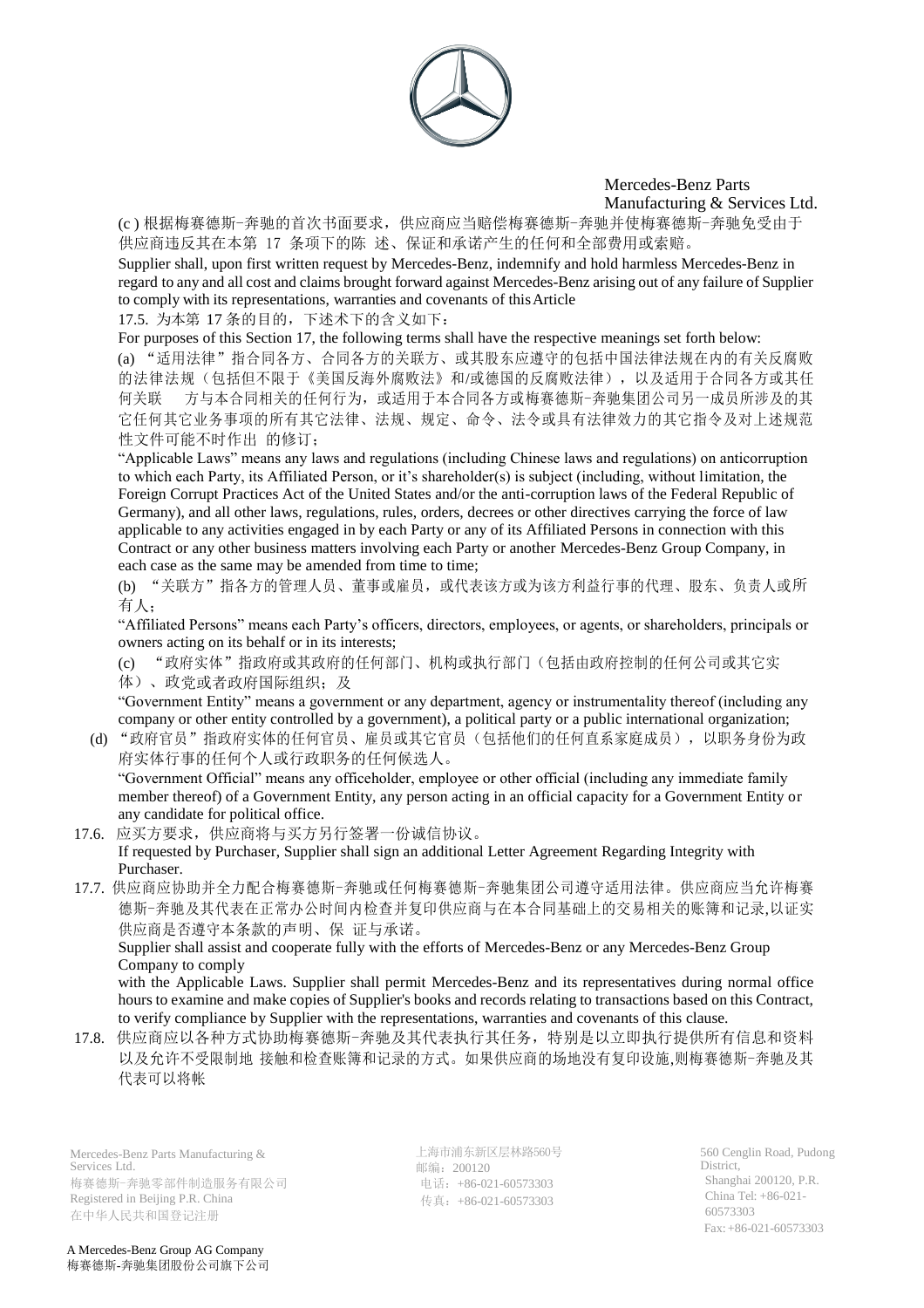

簿和记录带离该场所以便进行复印。至于为供应商商业机密,供应商可以要求,审查由梅赛德斯-奔驰委派的 受保密协议约束的注册会计师来执行。

Supplier shall assist Mercedes-Benz and its representatives in every way to carry out their tasks, in particular by promptly providing all information and materials and by permitting unhindered access and inspection of the books and records. If duplicating facilities are not available on Supplier's premises, Mercedes-Benz or its representatives may remove the books and records from the premises for purposes of making copies. In so far as required for the protection of Supplier's business secrets, he can demand, that the examination is performed by a certified accountant appointed by Mercedes-Benz that is bound by a confidentiality agreement.

# **18. Anti-Bribery Clause**

反腐败条款

18.1 供应商有义务不从事任何会导致刑事责任的欺诈、资金挪用、破产犯罪、违反竞争法、授予非正当利益,贿 赂或接受贿赂的犯罪行为,抵制其他由供应商的雇佣人员或第三方进行的腐败行为。如有违反,买方将有权 立即退出或终止与供应商的进行中的交易并有权取消全部协商谈判,而供应商仍有义务遵循所有适用于其 自身及其与买方 商业关系的法律法规。

Supplier is obliged to desist from all practices which may lead to penal liability due to fraud or embezzlement, insolvency crimes, crimes in violation of competition, guaranteeing advantages, bribery, acceptance of bribes or other corruption crimes on the part of persons employed by the supplier or other third parties. In the event of violation of the above, Purchaser has the right to immediately withdraw from or terminate all legal transactions existing with the Supplier and the right to cancel all negotiations. The above notwithstanding, the Supplier is obliged to adhere to all laws and regulations applicable to both itself and the commercial relationship with Purchaser.

18.2 供应商保证和承诺其工作人员不得从事下列任何有可能影响公平交易、正当竞争的活动: Supplier undertakes and covenants that its employees will not engage in any of the following activities, which might influence the fairness of transaction and fair competition:<br>(a) 向买方工作人员及/或其亲属提供、承诺或给予 "酬金"、"回扣"或其他各种形式的现金或有价物品、

(a) 向买方工作人员及/或其亲属提供、承诺或给予 包括有价证券、股份、礼物、购物卡、健身卡等;

To offer, promise or provide the employees of Purchaser and/or his/her relatives, in the name of "reward", "commission" or otherwise, any money or anything of value, including, negotiable securities, shares, gifts, purchasing cards, sports cards, etc.;

(b) 邀请买方工作人员及/或其亲属至任何歌舞厅、夜总会、保龄球馆或其他公共娱乐场所进行消费; To invite the employees of Purchaser and/or his/her relatives to any Karaoke, night club, bowling or other public places of entertainment;

(c) 免费或低价安排买方工作人员及/或其亲属旅游、度假;

To arrange tourism or vacations for the employees of Purchaser and/or his/her relatives; 向买方工作人员及/或其亲属提供其他有形或无形的利益。

18.3 供应商及其工作人员向买方工作人员提供价值在 300 元人民币以下的赠品和其他物品时, 如果是自愿 提供且不存在影响买方工作人员在履行职责时的判断和行动的可能性,则可以不被视为对本合同的违 反。

The provisions of promotional material and other items with a value of less than [300 RMB] by Supplier and its employees to the employees of Purchaser, if made voluntarily and there is no reasonable likelihood of influencing the employees' judgment or actions in performing their duties, will not be regarded as a violation of this Contract.

18.4 以上第 18.2条所述行为可能被视为商业贿赂行为。买方一旦发现供应商或其工作人员参与上述违反本 合同的活动,买方应当有权无条件解除与供应商签订的任何合同,且不承担任何责任。买方亦可永久性取消 供应商作为买方的潜在供货商的资格。

The activities described in Article 18.2 above may be regarded as commercial bribery. In the event Supplier or

Mercedes-Benz Parts Manufacturing & Services Ltd. 梅赛德斯-奔驰零部件制造服务有限公司 Registered in Beijing P.R. China 在中华人民共和国登记注册

上海市浦东新区层林路560号 邮编:200120 电话:+86-021-60573303 传真:+86-021-60573303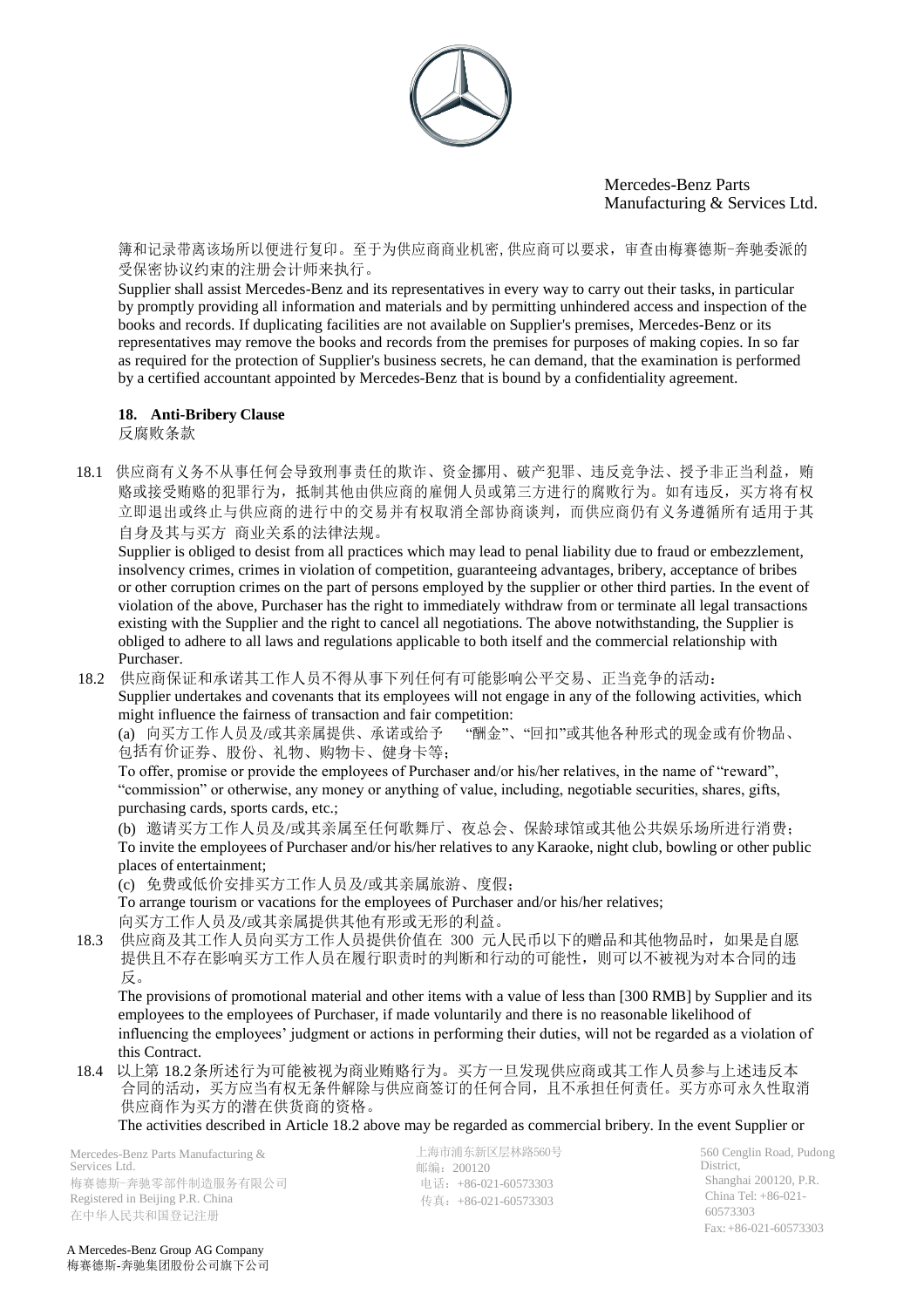

its employees engage in such activities in breach of this Contract, Purchaser shall be entitled to terminate any signed contract with Supplier without any condition and any liability. Purchaser may also permanently remove Supplier from consideration as a potential supplier to Purchaser.

18.5 若供应商及其工作人员违反本合同,供应商应当赔偿买方并使买方免受由于与供应商或其工作人员违约产生 的或相关的任何和全部损害、损失、成本和花费(包括但不限于合理的律师费用)。

If Supplier or its employees breach this Contract, Supplier shall indemnify and hold Purchaser harmless from and in

respect of any and all damages, losses, costs and expenses (including, without limitation, reasonable attorneys' fees) arising out of or relating to such breach by Supplier or its employees。

18.6 供应商有责任确保任何在梅赛德斯-奔驰的办公场所工作的员工和/或任何有权进入与履行本订单的要求相关 的任何 IT 系统的员工都应得到梅赛德斯-奔驰的认可和/或访问梅赛德斯-奔驰的授权。供应商不得使用 任何被梅赛德斯-奔驰或任何梅赛德斯-奔驰的关联方已 宣布为不被认可和/或禁止访问的人员履行本 订单。

Supplier has a duty to ensure that any employees used on site at Mercedes-Benz and/or that any employees given access to any IT- systems in connection with fulfilling the requirements of this purchase order must receive an admission and/or access authorization from Mercedes-Benz. Individuals to whom Mercedes-Benz or any Mercedes-Benz affiliate has declared a house ban, an admission ban, and/or an access ban cannot be used by the supplier in the fulfilment of this purchase order.

#### **19.** 期限及终止

## **TERM AND TERMINATION**

19.1. 本合同将自签署之日起生效,并且除非双方依据本合同有关条款提前终止本合同,本合同将持续有效 直至所有其项下的权利和义务均已被完全行使或履行。

This Contract shall come into effect as from the signing date and shall remain effective until all the rights and obligations have been fully fulfilled and satisfied unless earlier terminated by the Parties pursuant to the terms of

this Contract.

19.2. 在本合同届满之日,双方可以且仅可以以书面形式延长合同期限。

Upon the expiration of the term, the Parties can extend it by written agreement only.

19.3. 当本合同任何一方出现下述情形之一时,另一方有权通过向对方发出书面通知的形式即刻终止本合 同:

Upon the occurrence of any of the following events to a Party, the other Party may unilaterally terminate this Contract by a written notice to such Party with immediate effect:

(a) 一方未能履行或遵守本合同项下的义务、条款及条件,且该等违约行为未能在其收到另一方发出的纠正 违约 行为通知之日起三十(30)日内予以纠正;或

The Party fails to comply with any of the obligations, provisions and conditions of this Contract, and such failure is not cured within thirty (30) days after it has received a written notice from the other Party; or (b) 一方变为破产或资不抵债,或面临清算或解散,或变为无法清偿到期债务或根据适用法律被解散。 The Party becomes insolvent or bankrupt, or is the subject of proceedings for liquidation or dissolution, or becomes unable to pay its debts as they become due or is dissolved in accordance with applicable law. 19.4. 买方有权在任何时候,出于任何原因,以提前两(2)个月书面通知的方式终止本合同,而无需告

知供应商该等原因。

Further, Purchaser has the right to terminate this Contract any time by giving two (2) months prior written notice to Supplier for any reason and without the need for notifying that reason to Supplier. 19.5. 本合同第 10、13、14、15、19、20、21 条及本第 19.5 条在本合同终止后继续有效。 Sections 10, 13, 14, 15, 19, 20, 21 and this Section 19.5 shall survive after the termination of this Contract.

Mercedes-Benz Parts Manufacturing & Services Ltd. 梅赛德斯-奔驰零部件制造服务有限公司 Registered in Beijing P.R. China 在中华人民共和国登记注册

上海市浦东新区层林路560号 邮编:200120 电话:+86-021-60573303 传真:+86-021-60573303

560 Cenglin Road, Pudong District, Shanghai 200120, P.R. China Tel: +86-021- 60573303 Fax:+86-021-60573303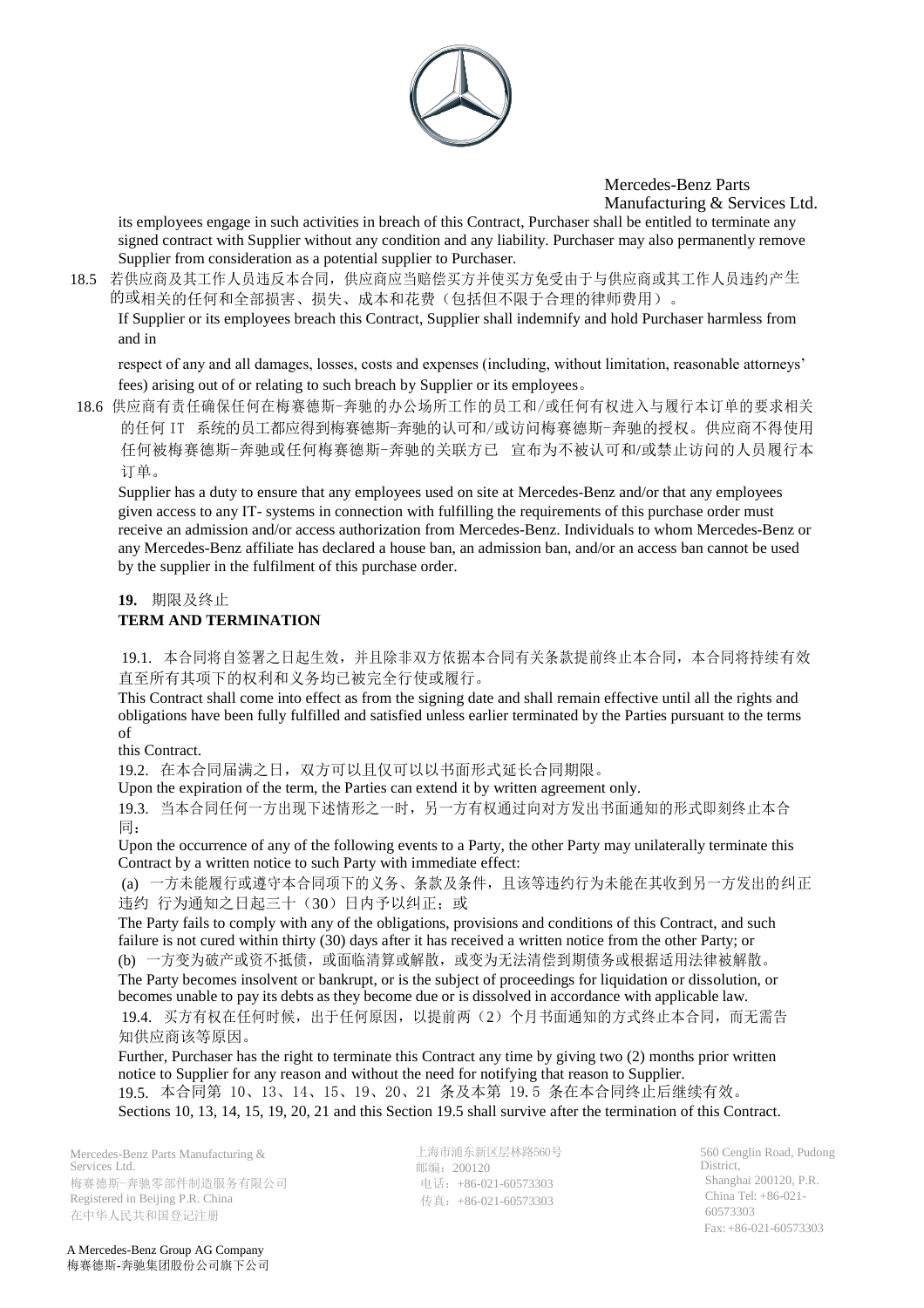

## **20.** 适用法律 **APPLICABLE LAW**

本合同应适用中华人民共和国法律并依照该等法律进行解释。若本合同有国际买卖性质,1980 年 4 月 11

日《联合国国际货物买卖合同公约》 将不予适用。

This Contract shall be governed by and construed in accordance with the laws of the People's Republic of China. If this Contract has an international sales nature, the application of the United Nations Convention on Contracts for International Sales of Goods of April 11, 1980 shall be excluded.

# **21.** 争议解决

## **DISPUTE RESOLUTION**

21.1. 所有由本合同引起的争议,包括任何有关本合同存在、有效性及终止的问题和争议,应首先由双方通 过友好协商 解决。如果该等争议无法在自协商开始之日起三十(30)日内解决,则任何一方均有权将相 关争议提交中国国际经济贸易仲裁委员会("仲裁委员会")按仲裁委员会当时有效的仲裁规则(该等规则 应被视为已由双方加入本 条款中)进行仲裁。仲裁庭应由三(3)名仲裁员组成,本合同各方各自指定 一(1)名仲裁员,第三名仲裁员将 由仲裁委员会的主任指定,但该第三名仲裁员不得是中国、美国或 德国的公民或居民。仲裁采用英语进行,仲裁地位于北京。仲裁裁决将为终局的,对双方具约束力。败诉方 将承担并支付所有的仲裁费用。

Any dispute arising out of or in connection with this Contract, including any question regarding its existence, validity or termination, shall first be resolved through friendly consultation. If such dispute can not be resolved within thirty (30) days after the initiation of the consultation, either Party may submit the same to China International Economic and Trade Arbitration Commission ("CIETAC") for arbitration in accordance with the Arbitration Rules of the CIETAC then being in force which rules are deemed to be incorporated by reference to this clause. The tribunal shall consist of three arbitrators of which each Party shall appoint one arbitrator and the third arbitrator shall be appointed by the Chairman of CIETAC; provided that the third arbitrator shall not be a national or citizen of the People's Republic of China, the United States or the Federal Republic of Germany. The language of the arbitration proceedings shall be English and the arbitration procedure shall be held in Beijing. The arbitration award shall be final and binding on the Parties. The losing Party shall bear all costs and expenses of the arbitration.

21.2. 在争议解决期间,除争议事项外,双方将继续履行其在本合同项下各自的其他义务。 During the period when the dispute is being resolved, except for the matters in dispute, the Parties shall in all other respects continue performing their obligations under this Contract.

## **22.** 其它条款 **MISCELLANOUS**

22.1. 通知。任何一方根据本合同规定的要求而发出的通知或其他通讯均应以中、英文书写,并通过专人或国际上 认可 的专递服务,或通过传真送达或发送至另一方在采购订单中的地址或另一方经过告知对方而不时指 定的其它地址。该等通知的有效送达日期将根据以下方式确定:

Notice. Notices or other communications required to be given by either Party pursuant to these General Terms and

Conditions shall be written in Chinese and English and delivered in person or sent by an internationally recognized courier service or by facsimile to the following address of the other Party or to such other address as may from time to time be designated by the other Party through notification to such Party. The dates on which notices shall be deemed to have been effectively given shall be determined as follows: (a) 如果通过专人递送,以专人递送的当日视为送达日期;

Notices given by personal delivery shall be deemed effectively given on the date of personal delivery;

Mercedes-Benz Parts Manufacturing & Services Ltd. 梅赛德斯-奔驰零部件制造服务有限公司 Registered in Beijing P.R. China 在中华人民共和国登记注册

上海市浦东新区层林路560号 邮编:200120 电话:+86-021-60573303 传真:+86-021-60573303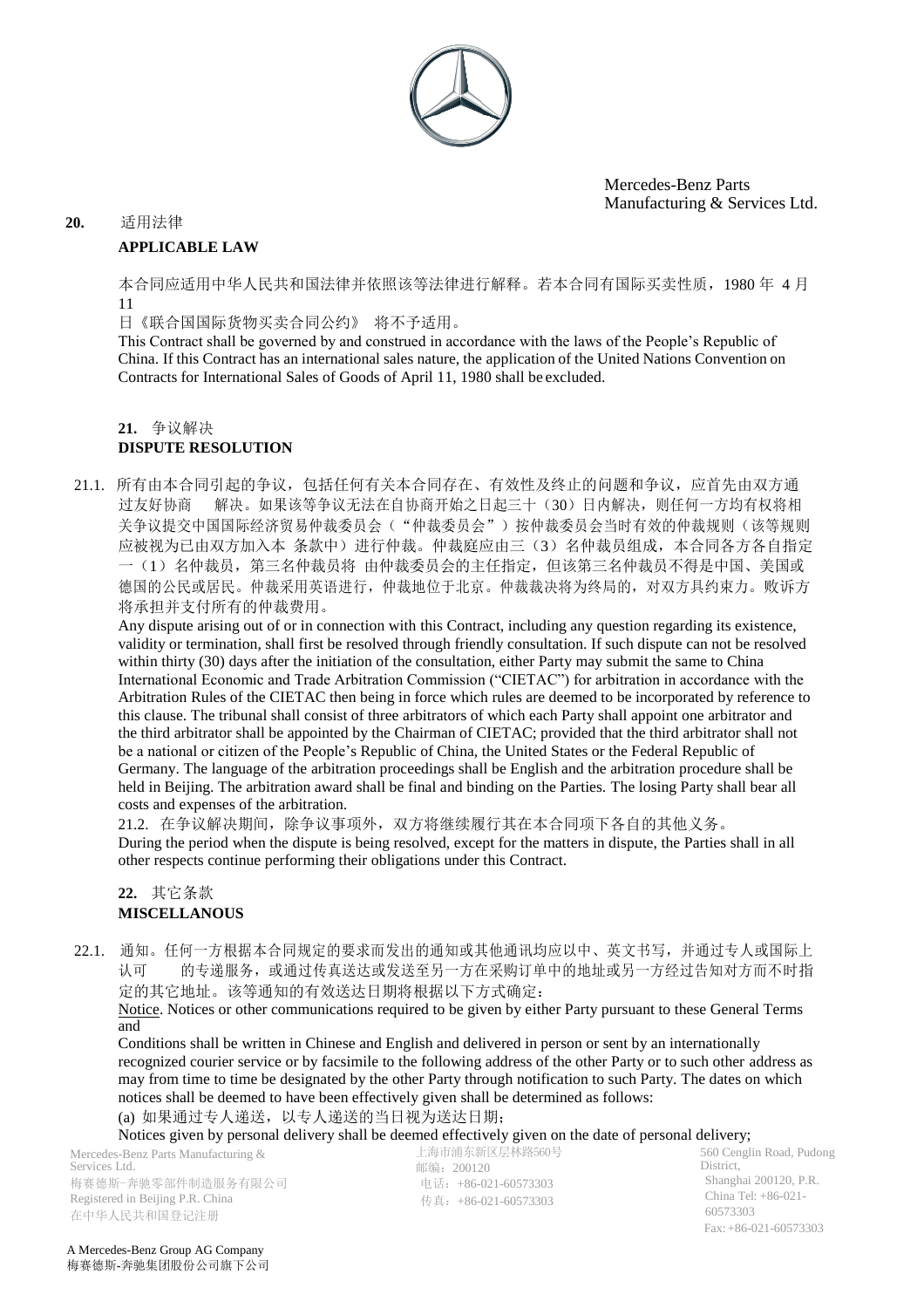

(b) 如以国际间认可的专递服务方式发送,应以该等文件交由专递服务公司保管后的第三日为送达日期; 以及

Notices sent by an internationally recognized courier service shall be deemed effectively given on the third day after the date deposited with such courier service;

(c) 如用传真发出,送达日期为相关传真的发送确认单所示发送日后的第一个工作日。 Notices given by facsimile shall be deemed effectively given on the first working day following the date of transmission as indicated on the transmission confirmation slip of the document in question.

- 22.2. 全部协议 。本合同构成合同双方就主题事项的全部协议并且明确限于双方所接受的所列明的条款和条件。 如果采购订单、本一般条款及其他相关合同之间有任何分歧,则以其他相关合同为准。 Entire Agreement. This Contract sets forth the entire agreement of the Parties hereto with respect to the subject matter hereof and expressly limits acceptance to the terms and conditions stated. In the case of any discrepancy between the Purchase Order, these General Terms and Conditions and Other Relevant Contracts, Other Relevant Contracts shall prevail.
- 22.3. 进一步承诺 。本合同每一方均在此同意,为履行本合同项下的条款并实现本合同项下的目的,其将根据 合理的需 要和具体情形迅速并及时地签署相关文件并采取相关进一步的行动。 Further Assurances. Each of the Parties agrees to expeditiously execute such documents and perform such further acts as may be reasonably required or desirable to carry out or to perform the provisions and purposes of this Contract.
- 22.4. 修订 。除非经双方书面同意,否则对本合同的任何修改没有效力。
- Amendment. No amendment to this Contract shall be of effect unless agreed in writing by the Parties.
- 22.5. 弃权 。 除非弃权方以书面形式明确表示放弃行使本合同任何条款项下的权利、权力或救济,并在该书面 文件上签 名,否则该等弃权将被视为无效。本合同任何一方未行使或延迟行使本合同项下的任何权利、 权力或救济不应视 为放弃这些权利、权力或救济;任何单独一次或部分放弃行使任何权利、权力或救济亦 不应妨碍将来行使这些权利、权力或救济。在不限制前述规定的前提下,如任何一方放弃就另一方违 反 本合同任何条款的行为追究责任, 不应视为其对任何相关后续违约行为或另一方违反本合同其他条款的 行为均放弃追究责任。

Waiver. No waiver of any provision of this Contract shall be effective unless set forth in a written instrument signed by the Party waiving such provision. No failure or delay by any Party in exercising any right, power or remedy under this Contract shall operate as a waiver thereof, nor shall any single or partial exercise of the same preclude any further exercise thereof or the exercise of any other right, power or remedy. Without limiting the foregoing, no waiver by any Party of any breach by the other Party of any provision hereof shall be deemed to be a waiver of any subsequent breach of that or any other provision hereof.

- 22.6. 可分割性 。本合同的任何条款如被确认或裁决为无效、非法或不可强制执行,则该等条款将自本合同主 体中分 离,本合同的剩余条款,在法律所能允许的最大限度内,将仍继续保持其有效性和可执行性。 Severability. If any provision of this Contract is determined invalid or unlawful or unenforceable to any extent such provision shall be severed from the body of this Contract and the remainder thereof shall continue to be valid and enforceable to the fullest extent permitted by law.
- 22.7. 转让 。 未经另一方事先书面同意,任何一方均无权向其关联机构之外的其他任何实体转让其在本合同 项下的任何权利和义务。买方同意分包时,供应商应当在签署分包合同之后立即,且分包商开始工作之前将 分包合同的复印件提交给买方。分包后,供应商仍对合同相关的所有货物和/或服务承担质量担保和保修等 义务。

Assignment. Without the prior written consent of the other Party, neither Party may assign any of its rights or obligations hereunder to any party other than its affiliates. When Purchaser has consented to the placing of subcontracts, copies of each subcontract shall be sent by Supplier to Purchaser immediately upon signing and prior to commencement of work by the subcontractor. The Supplier shall still undertake all obligations such as the quality assurance and warranties in connection with this Contract after the subcontract.

Mercedes-Benz Parts Manufacturing & Services Ltd. 梅赛德斯-奔驰零部件制造服务有限公司 Registered in Beijing P.R. China 在中华人民共和国登记注册

上海市浦东新区层林路560号 邮编:200120 电话:+86-021-60573303 传真:+86-021-60573303

560 Cenglin Road, Pudong District, Shanghai 200120, P.R. China Tel: +86-021- 60573303 Fax:+86-021-60573303